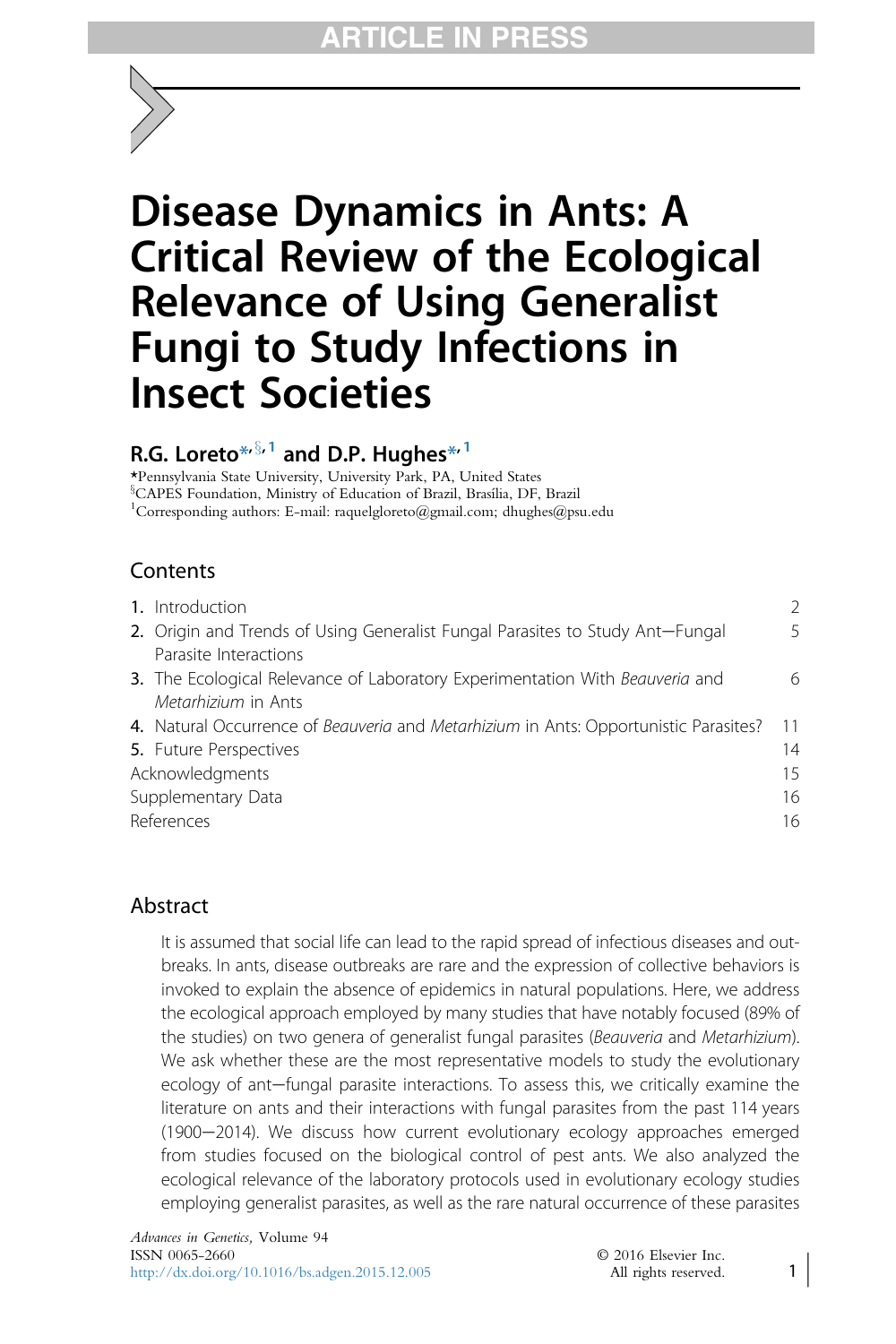on ants. After a detailed consideration of all the publications, we suggest that using generalist pathogens such as Beauveria and Metarhizium is not an optimal approach if the goal is to study the evolutionary ecology of disease in ants. We conclude by advocating for approaches that incorporate greater realism.

# 1. INTRODUCTION

The emergence of the insect societies is one of the great evolutionary transitions in organic life (Maynard Smith & Szathmáry, 1995), and the notable dominance of ants, and social insects in general, implies advantages of group living over solitary life. One advantage is the extended life span of reproductive castes as a result of the protective nature of a colony (Keller  $\&$ Genoud, 1997). As a counterpoint, major costs may exist for social life. Notably, group living presents conditions that are assumed to be ideal for parasite development and transmission. The organization and dynamics of the colony depend on the exchange of information and resources among nestmates, resulting in high rates of contact within the confined environment that is the nest. This close contact is compounded by elevated relatedness, an overlap of generations with reproducing and sterile adults, pupae, larvae, and eggs in the same space, and the controlled microclimate within the nest. Thus, it is assumed that social life can lead to the rapid spread of infectious diseases and outbreaks (Cremer, Armitage, & Schmid-Hempel, 2007).

Social insects, like all insects, are host to a diverse array of macroparasites and microparasites. Macroparasites include parasitic insects (eg, flies, wasps, and strepsipterans), worms (nematodes, trematodes, and cestodes) as well as mites, beetles, lepidopterans, and other arthropods that enter the nest to sequester resources (Schmid-Hempel, 1998). However, we know from standard epidemiological theory that macroparasitic infections tend not to lead to major disease outbreaks that strongly affect the host population (Anderson & May, 1979). On the other hand, microparasites (bacteria, fungi, protozoa and viruses) can cause epidemics that in turn slow down population growth. In ants, the abundance of entomopathogenic fungi in tropical forests has been suggested to act as an important control of ant populations (Evans, 1974). The potential for these microparasites to cause infectious diseases has been hypothesized as a major break on the evolution of sociality (Alexander, 1974; Arneberg, Skorping, Grenfell, & Read, 1998; Côté & Poulin, 1995).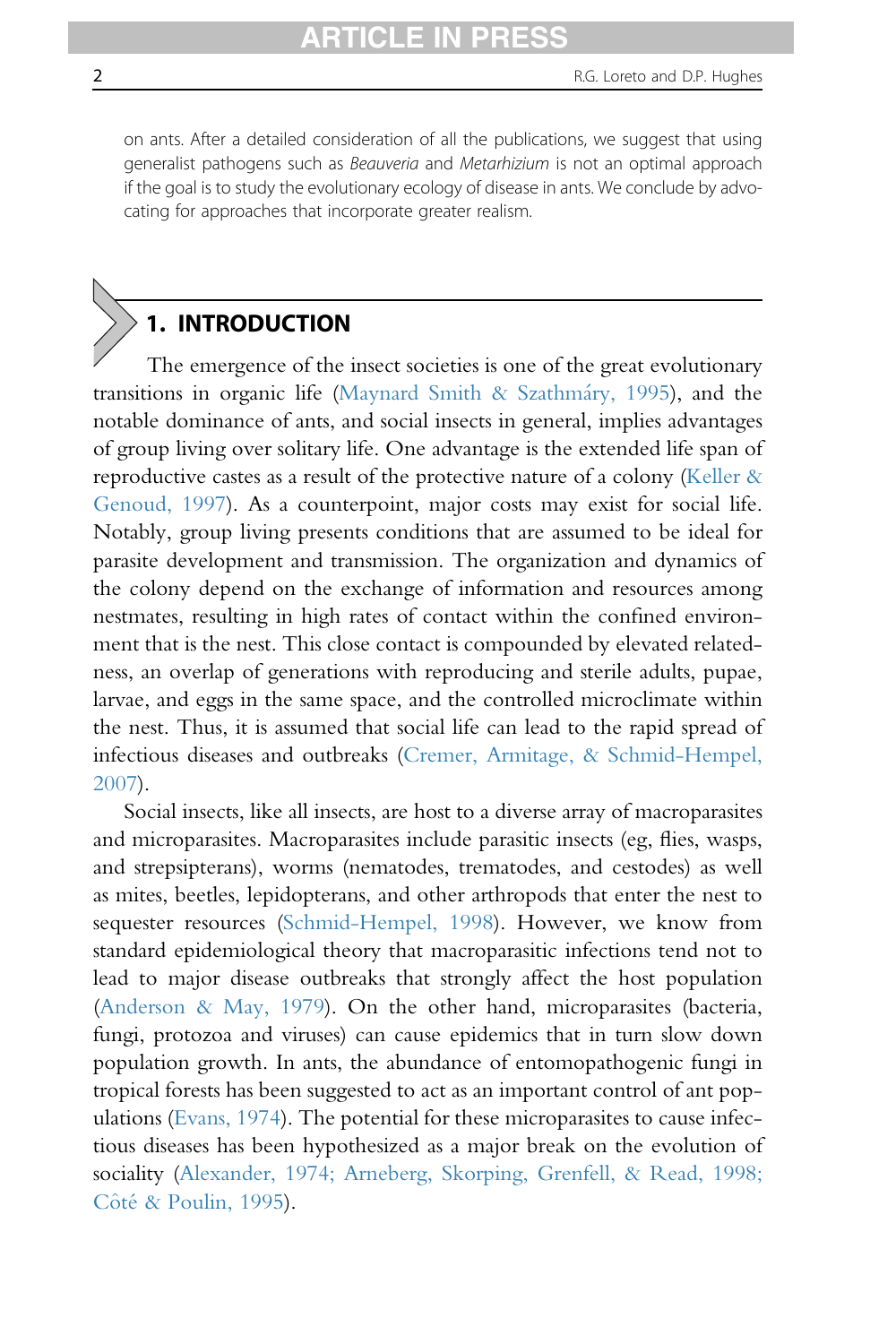infectious diseases within the colony.

A second hypothesis emerged from studies motivated by the use of infectious disease agents as biological control tools of ants and termites (Chouvenc, Su, & Grace, 2011), as well as the efforts aimed at reducing infectious disease spread in bees (Bailey & Ball, 1991). Overall, these studies indicate that those same conditions that could facilitate disease spread would also result in complex collective behaviors that could mitigate the parasite threat, a phenomena described as "social immunity" (Cremer et al., 2007). This second hypothesis (the social immunity hypothesis) predicts that the emergent properties of sociality, such as collective behavior, in fact lead to disease control and not necessarily an increased rate of transmission, as predicted by the previous hypothesis (ie, that social living promotes epidemics). This socially mediated dampening down of disease inside the nest may be particularly true for ants (discussed in this chapter) and termites (Chouvenc et al., 2011), where a summary of the literature would conclude that they are very efficient at collectively avoiding and controlling disease spread. For these two important groups of insects, social immunity is often used to explain the absence of disease outbreaks in natural populations, despite the apparently ideal ecological conditions for the rapid spread of

Recently in the literature on disease in ant societies, we have encountered many studies supporting the social immunity hypothesis. The majority of them use fungal parasites as a source of disease (Fig. 1A and Boomsma, Schmid-Hempel, and Hughes (2005)). Overall, these studies show changes in the behavior of the colony and conclude that social immunity in ant societies is very efficient. To examine this in more detail, we analyzed 114 years of literature  $(1900-2014)$  on ant-fungal parasite interactions. Most studies used the generalist entomopathogenic fungi Beauveria and Metarhizium (89% of studies on ant-fungal parasite interactions, Fig. 1B). This is likely due to the enthusiasm and then subsequent failure of the attempt to use these two genera of fungi to control pest ants (this chapter), which mirrors a review of 50 years of similar studies in termites (Chouvenc et al., 2011). Although these fungi did not result in successful biological control in the field, they were found to kill ant workers, thus elevating these fungi to important tools for laboratory-based assays of infection. From there the approach has shifted to a framework that draws general conclusions about the evolutionary ecology of ant-parasite interactions.

It appears to us that our current knowledge on the ecology and evolution of ant-fungal parasite interactions is heavily drawn from studies using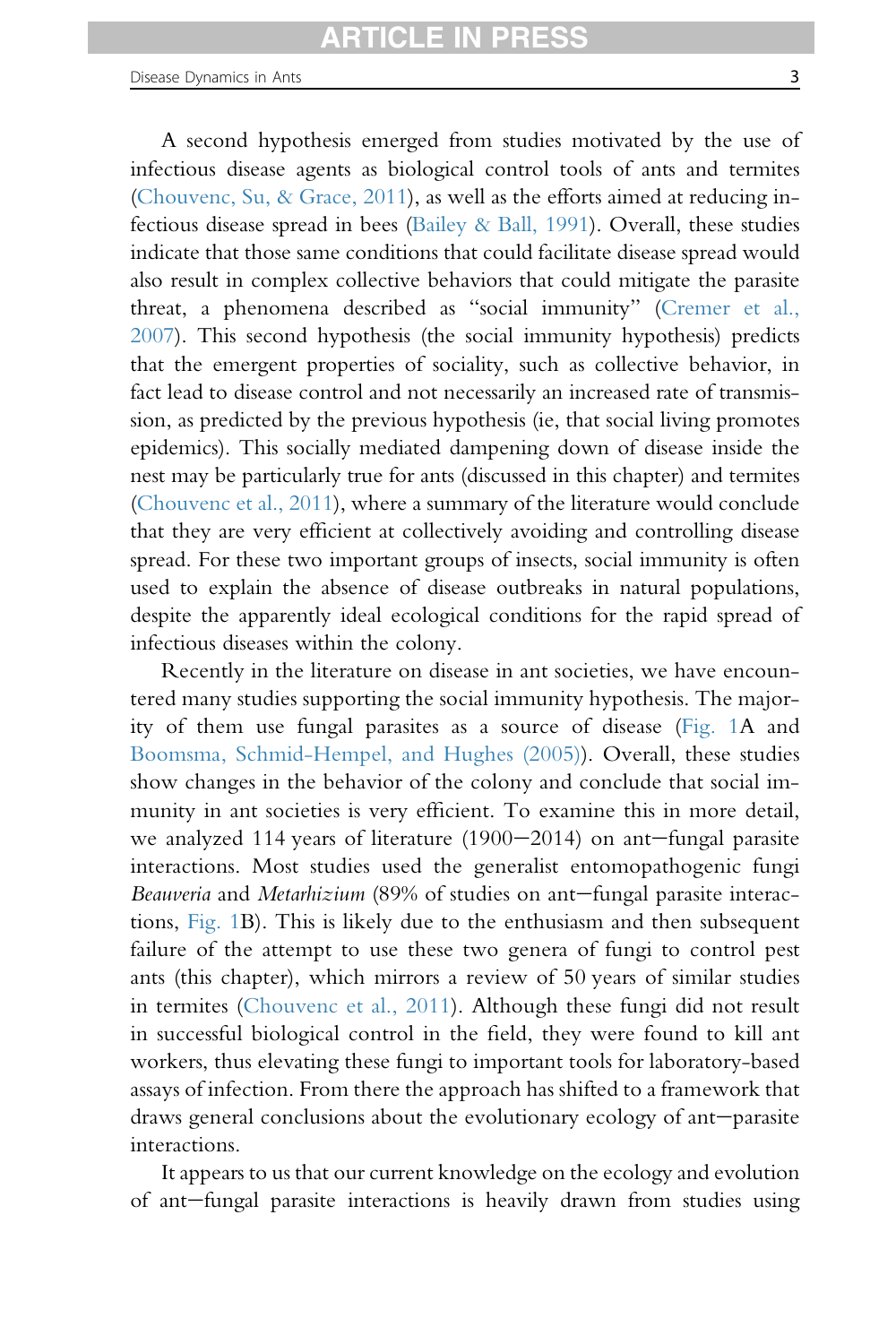

Figure 1 Number of publications exploring the different group of microparasites of ants over last 14 years (2001–14). (A) Number of published papers exploring each of the four categories of microparasites: bacteria (10), fungi (106), protozoa (2), and viruses (31). When more than one parasite was used in the same publication, the publication was listed once for each parasite.  $(B)$  Number of publications on ant-parasite interactions using Beauveria or Metarhizium as infectious disease agents.

simplistic conditions, using far higher doses of parasite propagules than those experienced in nature, and often presented to ants in unrealistic routes (Table S1). We suggest that employing a methodology that lacks ecological relevance may lead to incorrect conclusions. This, in turn, possibly prevents general insights into the evolution and ecology of ant-fungal parasite interactions. The equivocal assumption that such studies illuminate our understanding of ant-fungal coevolution is now being compounded by the adoption of formal mathematical models (Novak & Cremer, 2015; Theis, Ugelvig, Marr, & Cremer, 2015). However, if the biology is not realistic to begin with, then such approaches have limited utility. In addition, we also observed few records of natural infections of ants by generalist fungi. In line with that, it has been suggested that Beauveria and Metarhizium are not obligate insect parasites, but rather facultative/opportunistic associates that also interact with plants (Gao et al., 2011; Vega, 2008). We also raise the issue for how the sublethal effect of these infections has been considered in antgeneralist parasite studies. Taken together, we argue that the use of Beauveria and Metarhizium as a tool to understand infectious diseases in ants will better serve us when implemented in conditions that reflect natural conditions. Additionally, studies on parasites known to be specialized on ants are encouraged, as they would significantly complement our current knowledge.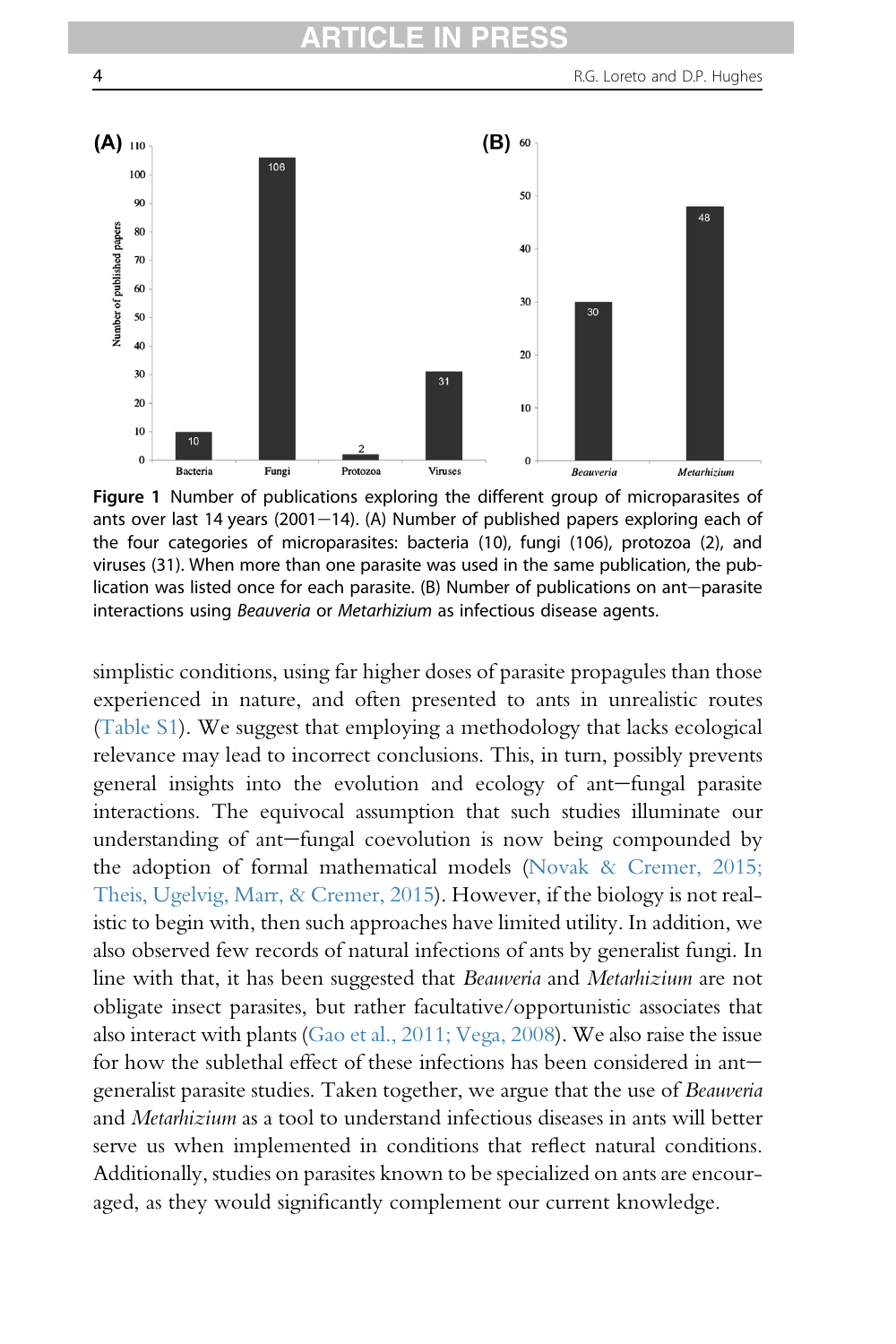#### 2. ORIGIN AND TRENDS OF USING GENERALIST FUNGAL PARASITES TO STUDY ANT-FUNGAL PARASITE INTERACTIONS

During the second half of 1980s, the economic importance of leafcutting ants (Atta and Acromyrmex) and fire ants (Solenopsis) led to efforts to develop entomopathogenic fungi as biological control agents of these ants. Special attention was devoted to fungi from the genera Beauveria and Metarhizium due to their successful application on other groups of insects (Goettel, Eilenberg, & Glare, 2010). The initial tests for pathogenicity and host susceptibility to different strains of Beauveria and Metarhizium were promising, with high mortality and sporulation rates on individual workers (Alves, Stimac, & Camargo, 1988; Sanchéz-penã & Thorvilson, 1992; Silva & Diehl-Fleig, 1988; Stimac, Alves, & Camargo, 1987). However, the application of these fungi at the colony level both in laboratory and field conditions had inconsistent results that were not sufficiently robust for effective pest control (Diehl-Fleig, Silva, Specht, & Valim-Labres, 1993; Kermarrec, Febvay, & Decharme, 1986; Pereira & Stimac, 1992; Stimac, Alves, & Camargo, 1989). For example, Stimac et al. (1989) reported an average of 80% of control in Solenopsis spp. nests by Beauveria bassiana, while Oi, Pereira, Stimac, and Wood (1994) reported 24% of nest mortality using a similar technique of fungal application.

In the biological control of pest insects, the social life of ants can add difficulties for controlling these organisms compared to solitary insects. In general, only a small portion of the colony explores the outside environment at one time, limiting the exposure of the colony to the fungi. Compounding the problem of using such fungi as biological control tools is that the queen, the reproductive unit of the colony, tends to be well protected, especially in mature colonies, making it unlikely that an application of fungi would eliminate her. Thus, the application of the fungus may decrease the number of ants temporarily, but it does not necessarily lead to control. Additionally, the behavioral ecology of the ants could be a barrier for the establishment of the onward infection chain needed for successful biological control. From the earliest reports of field applications of entomopathogenic fungi in ant colonies, researchers found that the ants would abandon areas of the nest where the inoculation with the fungi occurred (Machado, Diehl-Fleig, Silva, & Lucchese, 1988), as well as removing the inoculated baits (Diehl-Fleig & Lucchese, 1991) and infected cadavers (Pereira & Stimac, 1992) away from their nest.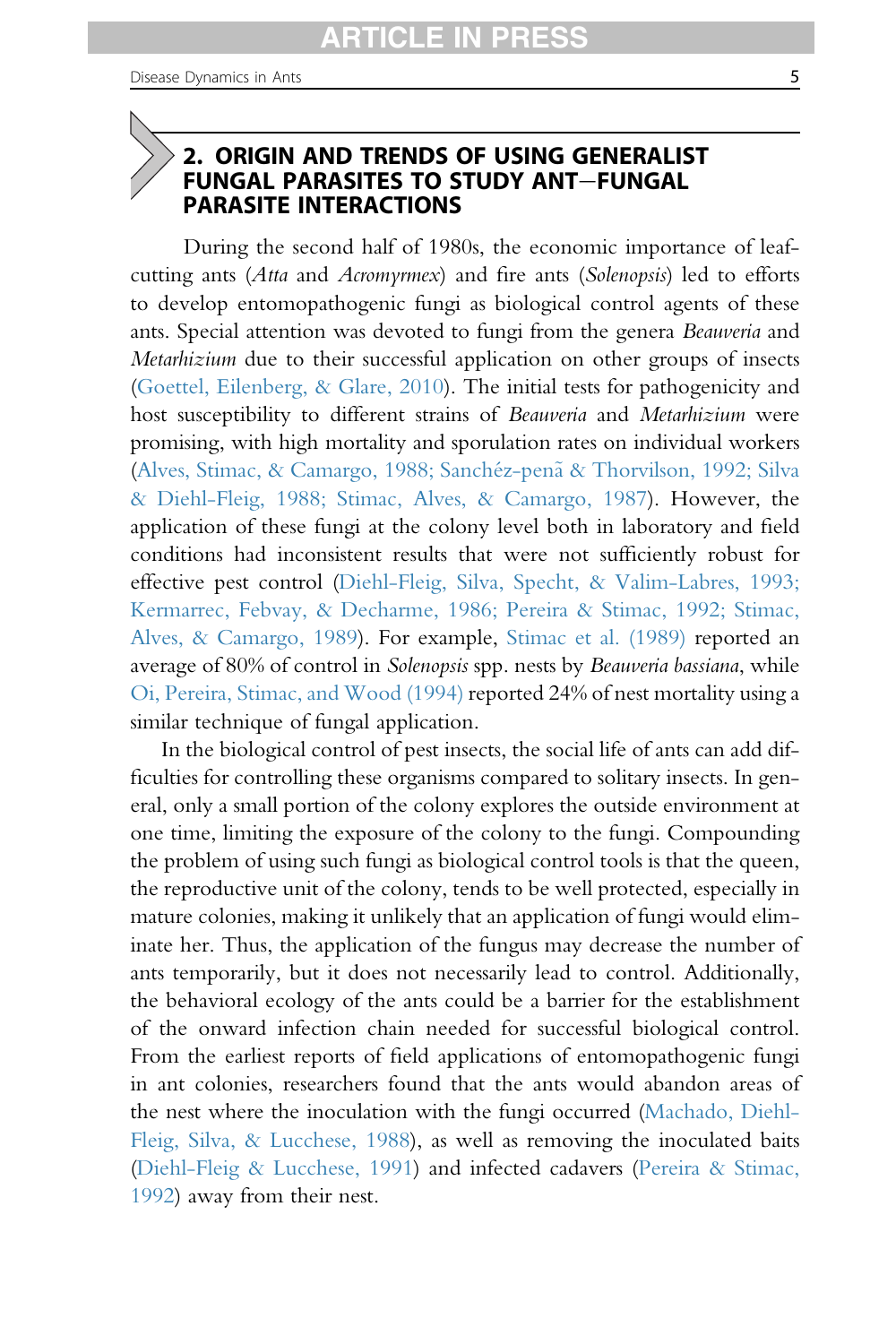In an attempt to link the inconsistency around ant control following the application of entomopathogenic fungi with general insights into colony defenses, Jaccoud, Hughes, and Jackson (1999) studied the epizootiology of Metarhizium infections in leaf-cutting ants. Although they seemed to be motived by biological control, these authors stepped away from the traditional framework, focusing more on the ecology of the interaction. A few years later, Hughes, Eilenberg, and Boomsma (2002) published the first paper on ant-fungal parasite interactions that explicitly considered the ability of ants to survive fungal infections, making clear that the framework of the paper was not biological control. Before this, biological control focused studies used ant mortality, never survival, as the most relevant measurement (Table S1). It was the beginning of a new trend, which would shift the focus of the ant-fungal parasite studies from biological control to the ecology and evolution of infectious diseases in ants.

#### 3. THE ECOLOGICAL RELEVANCE OF LABORATORY EXPERIMENTATION WITH BEAUVERIA AND METARHIZIUM IN ANTS

The difficulty of working with ant colonies in the wild and the convenience of generalist parasites likely explain why the majority of ant $$ fungal parasite studies have been performed in the laboratory. These studies have shaped our understanding of ant-fungal parasite interactions and, more broadly, the ecology and evolution of disease threats in ant societies. The controlled conditions of laboratory experiments, achieved by simplifying setups, do provide valuable information on how general defenses are organized. However, basing our view only on studies performed in such contexts can be problematic because they may not translate to defenses implemented in more complex environments. Environmental complexity, such as daily temperature fluctuation (Murdock, Paaijmans, Cox-Foster, Read, & Thomas, 2012), spatial heterogeneity (Brockhurst & Koskella, 2013), and community diversity (Orlofske, Jadin, Preston, & Johnson, 2012; Thrall, Hochberg, Burdon, & Bever, 2007), is known to play an important role in host-parasite interactions. We could reasonably assume that is also true where ants are the host.

One major issue with laboratory setups is how the conidia (ie, infective propagule of the fungal pathogen) encounter ants. This is the first step of the infection, and is, therefore, ecologically relevant for the interaction. As in other insects, ants can get infected when they encounter fungal conidia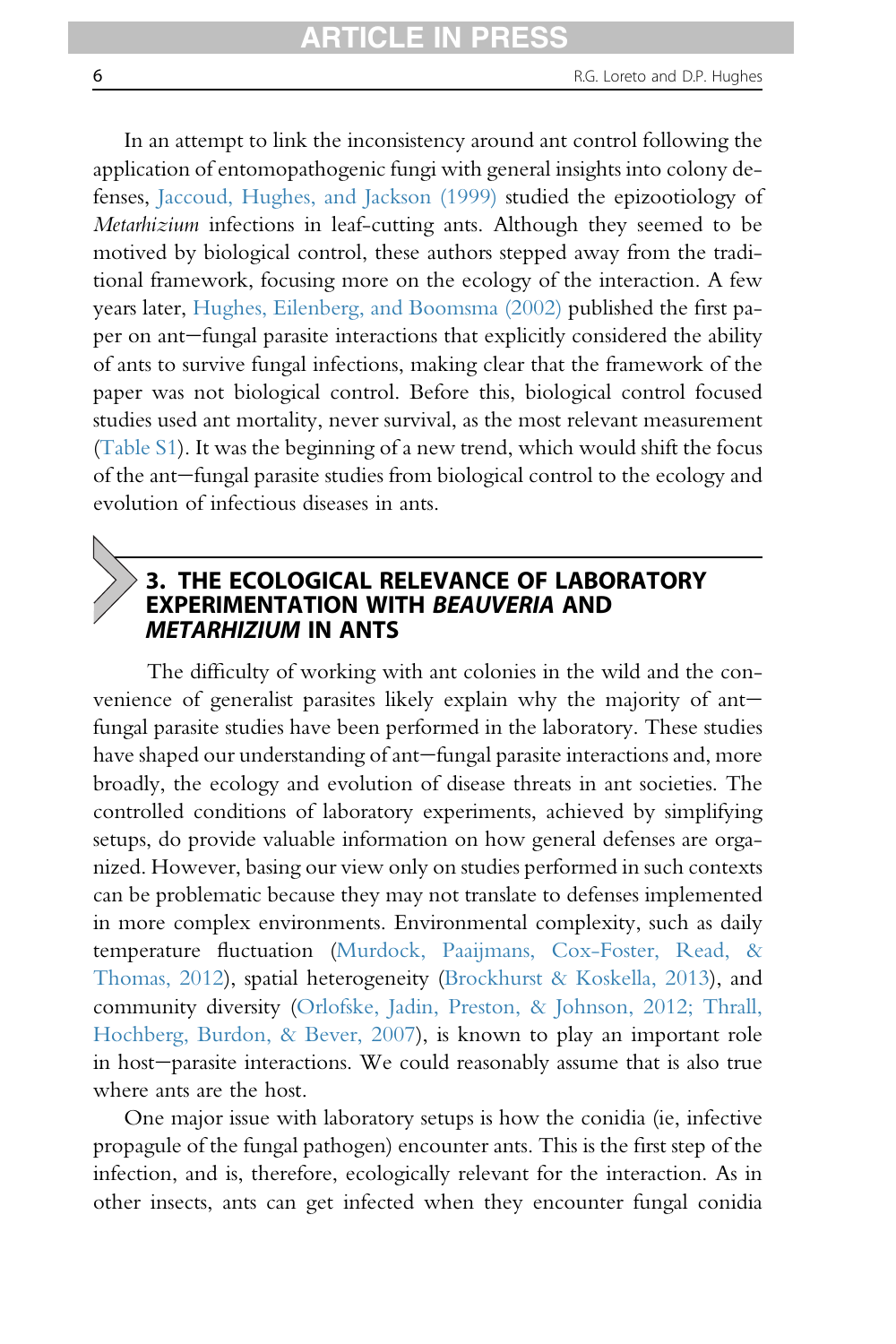(Hajek & St. Leger, 1994; Kermarrec et al., 1986). These conidia would be scattered on the soil and other surfaces where the ants nest and forage for food. Therefore, a realistic protocol for infection would be mixing fungi into the soil and exposing the ants to it. This was often done in biological control research (Pereira & Stimac, 1992; Pereira, Stimac, & Alves, 1993), where it was established that applying spores in soil considerably decreased the infection rate (Fuxa & Richter, 2004; Pereira & Stimac, 1992; Pereira et al., 1993; Stimac, Pereira, Alves, & Wood, 1993). In studies on behavioral immunity of ants, the experimental arenas are often sterile petri dishes (Konrad et al., 2012; Tragust, Mitteregger, et al., 2013).

Despite the appeal of naturalistic conditions such as placing spores in soil or having ants walk over conidia applied on filter paper (Castella, Chapuisat, & Christe, 2008; Chapuisat, Oppliger, Magliano, & Christe, 2007; Mattoso, Moreira, & Samuels, 2012; Reber, Castella, Christe, & Chapuisat, 2008; Schmidt, Linksvayer, Boomsma, & Pedersen, 2011), most researchers have adopted a peculiar approach that is not natural. Out of the 57 papers published in the last 12 years on ant ecological immunology, 31 used a topical application of conidia in a suspension applied directly onto the ant cuticle (Fig. 2 and Table S1). These conidia suspensions are often very concentrated, with the number of spores ranging from  $10^4$  to  $10^9$  conidia



Figure 2 Number of conidia applied per ant in experiments using topical application of conidial suspension as exposure method to Beauveria or Metarhizium. The blue (black in print versions) bars represent the experiments where survival was not decreased by the parasite. The red (dark gray in print versions) bars represent the experiments where survival was decreased by the parasite. Gray bars are studies where survival was not measured. The doses in the first five studies were below or equal to those found in nature (see Table S2).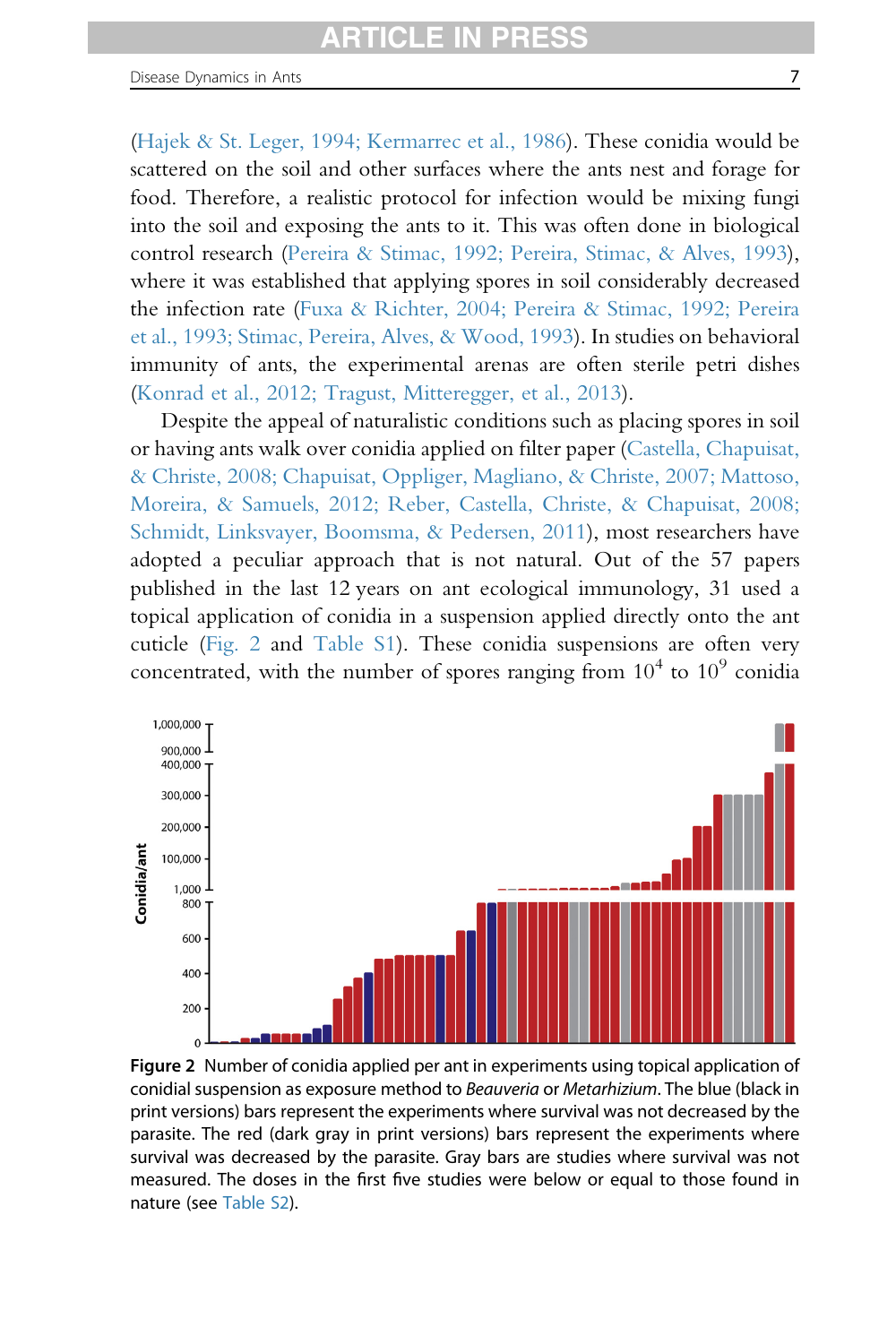per mL (Fig. 2). Such concentrations are unlikely to be found in nature. The highest reported concentration of conidia in the soil for either Beauveria or *Metarhizium* is  $6.8 \times 10^3$  and  $5 \times 10^4$  colony-forming units (CFU) per gram, respectively (Hughes, Thomsen, Eilenberg, & Boomsma, 2004; Keller, Kessler, & Schweizer, 2003). It is difficult to estimate how many spores an ant would come in contact with based on the number of CFU found in 1 g of soil. It would also be challenging to translate the number of CFU per gram into a solution of conidia (per mL). However, for the majority of studies, the experimental dosages are orders of magnitude higher than what can be found in natural situations (Fig. 2). In those studies, justifications for the applied dosages are rare. When provided, they are often related to experimental need to ensure the infection process (Reber, Purcell, Buechel, Buri, & Chapuisat, 2011) or to elicit a behavioral response (Pull, Hughes, & Brown, 2013). Moreover, the topical application of conidia solution does not reflect the natural route of infection, which is via ants brushing against a source of spores or walking over them. The application method in the laboratory setup eliminates ecological features of what is an important step of the ant-fungal parasite interactions.

Fungal conidia could also potentially be transmitted inside the nest by contacting a nestmate that had direct contact with the fungi. As discussed above, the sibling-sibling transmission is assumed to be an important constraint of social living. Konrad et al. (2012) showed that ants infected with a high dosage of conidia (10 $^9$  mL $^{-1})$  subsequently transmitted conidia to 17 ants out of 45 (37%) they had contact with. However, in the same study, the mortality of these secondarily exposed nestmates due to the fungus was only 3 out of 150 worker ants (2%). A study by Reber et al. (2011) had shown that in two different experiments, using a total of 1555 ants, only one was infected and died by secondary contact with conidia via nestmates. Therefore, if realistic spore loads were applied, it is unlikely that secondary infections and subsequent deaths would have occurred.

We suggest, based on our review of the literature, that ants might not naturally encounter the high amounts of conidia typically used for experimental infections and certainly not as highly concentrated solutions of conidia directly applied to their bodies. However, it could be possible that worker ants come in contact with a large amount of conidia if they are handling infectious cadavers (either of an ant or some other insect). The encounter with an infectious cadaver may happen when the ants are digging the nest galleries or foraging directly on the forest floor. The amount of conidia produced by a cadaver varies according to the ant species (Walker  $\&$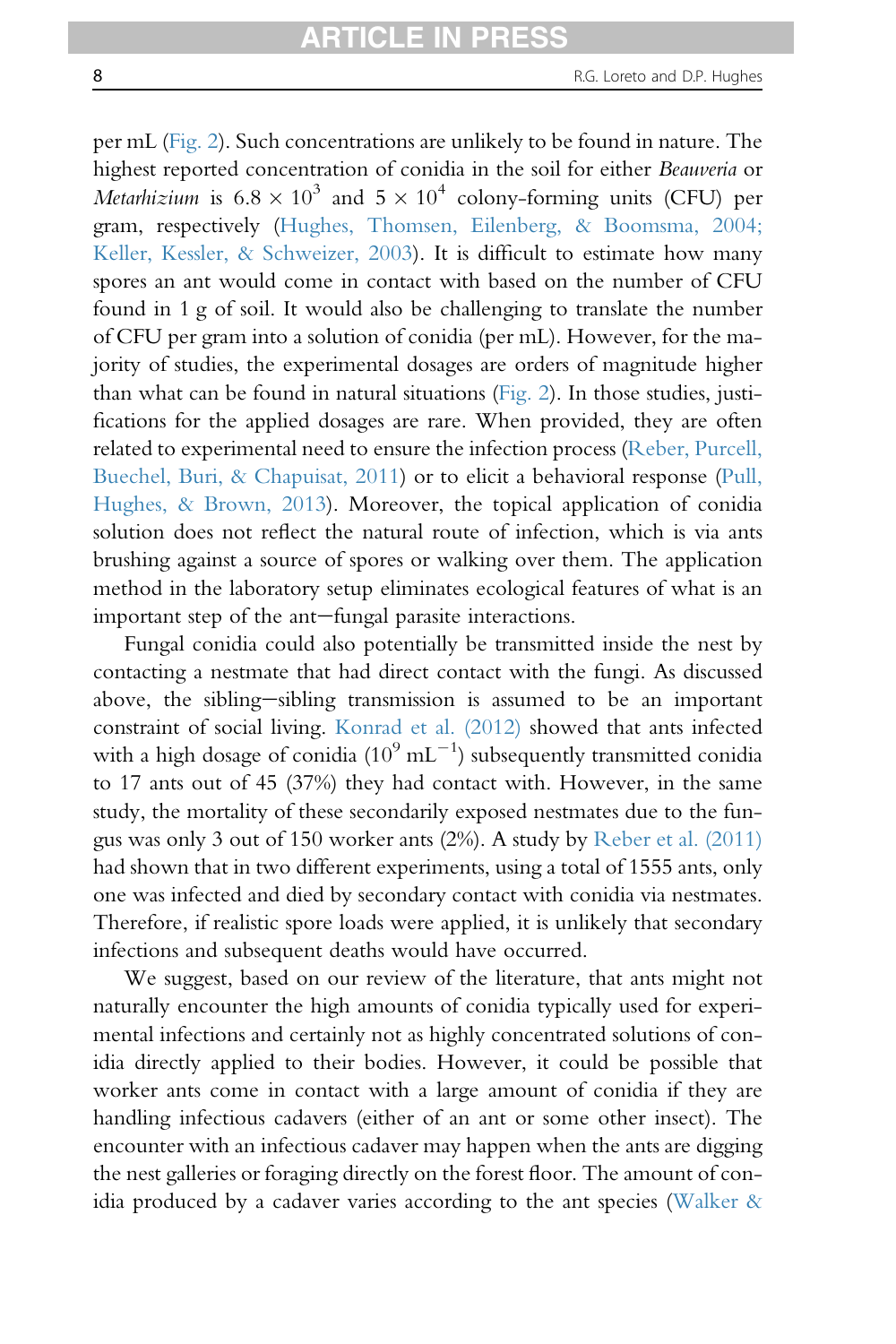Hughes, 2011), but it was estimated in the leaf-cutter ant Acromyrmex *echinatior* to be  $1.2 \times 10^7$  ( $\pm 1.6 \times 10^6$ ) conidia per cadaver (Hughes et al., 2002). Studies on biological control have investigated the mortality of workers following the introduction of cadavers in the nest, showing that it correlates with the number of cadavers (Pereira & Stimac, 1992). However, it remains to be investigated how ants react to situations where they encounter infectious cadavers.

Since the initial infection is a key point in any host-parasite interaction, we looked at 31 studies that topically applied conidia of Beauveria or Metarhizium. For those that compared infected and control ants, we found, not surprisingly, that ant survival is less where researchers expose the ants to higher loads of conidia (Fig. 2). The lower doses of fungi  $(10^4 \text{ mL}^{-1})$  used in the studies also did not affect grooming levels (Reber et al., 2011). Grooming is the most common behavior used to measure social immunity. In some cases, the higher doses of conidia ( $10^7$  mL<sup>-1</sup>) resulted in decreased grooming levels (Okuno, Tsuji, Sato, & Fujisaki, 2012). In some cases, the approach taken is perhaps not as objective as it should be. For example, in a study of founding *Lasius niger* queens, Pull et al. (2013) state that queens were "exposed to a higher dosage of conidia (2 µL of conidia solution at a concentration of  $5 \times 10^8$  conidia mL<sup>-1</sup>) in order to elicit a greater antiseptic grooming response from the queens." In Fig. 3 of the same study (Pull et al., 2013), the researchers report an increase in self-grooming behavior as a response to the parasite. These are possible examples of how our ecologically unrealistic setups could produce misleading conclusions into the evolutionary ecology of diseases in ant societies.

During our literature research we came across very few negative results. This implies that most of the publications discovered an effect of fungal application on the tested subject. This could be due to the robustness of our current knowledge or, after evaluating the implemented protocols, a bias toward positive results, likely driven by the nonrealistic applications of conidia. Only one publication was entirely based on a negative result (Reber & Chapuisat, 2012b), while the other ones had the negative results buried among the highlighted, positive, results (Okuno et al., 2012; Tragust, Ugelvig, Chapuisat, Heinze, & Cremer, 2013). As such, the negative results, when present, did not receive their due attention. In studies of disease dynamics, reporting the failure of the disease agent to transmit (ie, a negative result) is of fundamental interest because it reveals aspects of contextdependent virulence, which is a property of both host and parasite (Ebert, 1994; Read, 1994).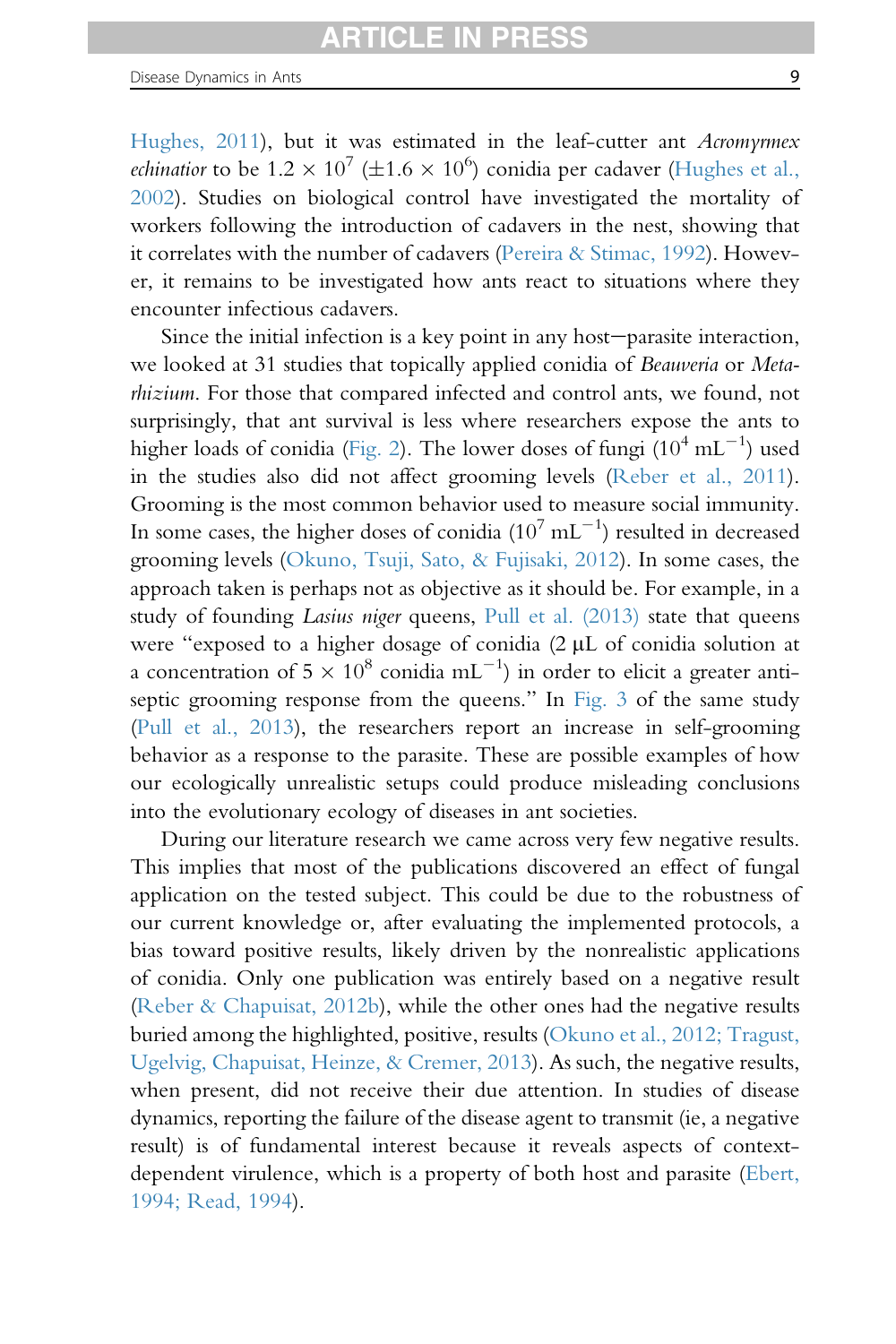

Figure 3 Number of natural infections of ants by generalist and specialist fungi reported in publications. All the publications that reported the number of isolates or cadavers for Beauveria (red (light gray in print versions) squares), Metarhizium (blue (gray in print versions) circle) or Ophiocordyceps (black triangles) were included. Note that it was necessary to include a second x-axis for reporting the number of ants naturally infected by Ophiocordyceps sp. The publications used for this figure are also reported in Table S3.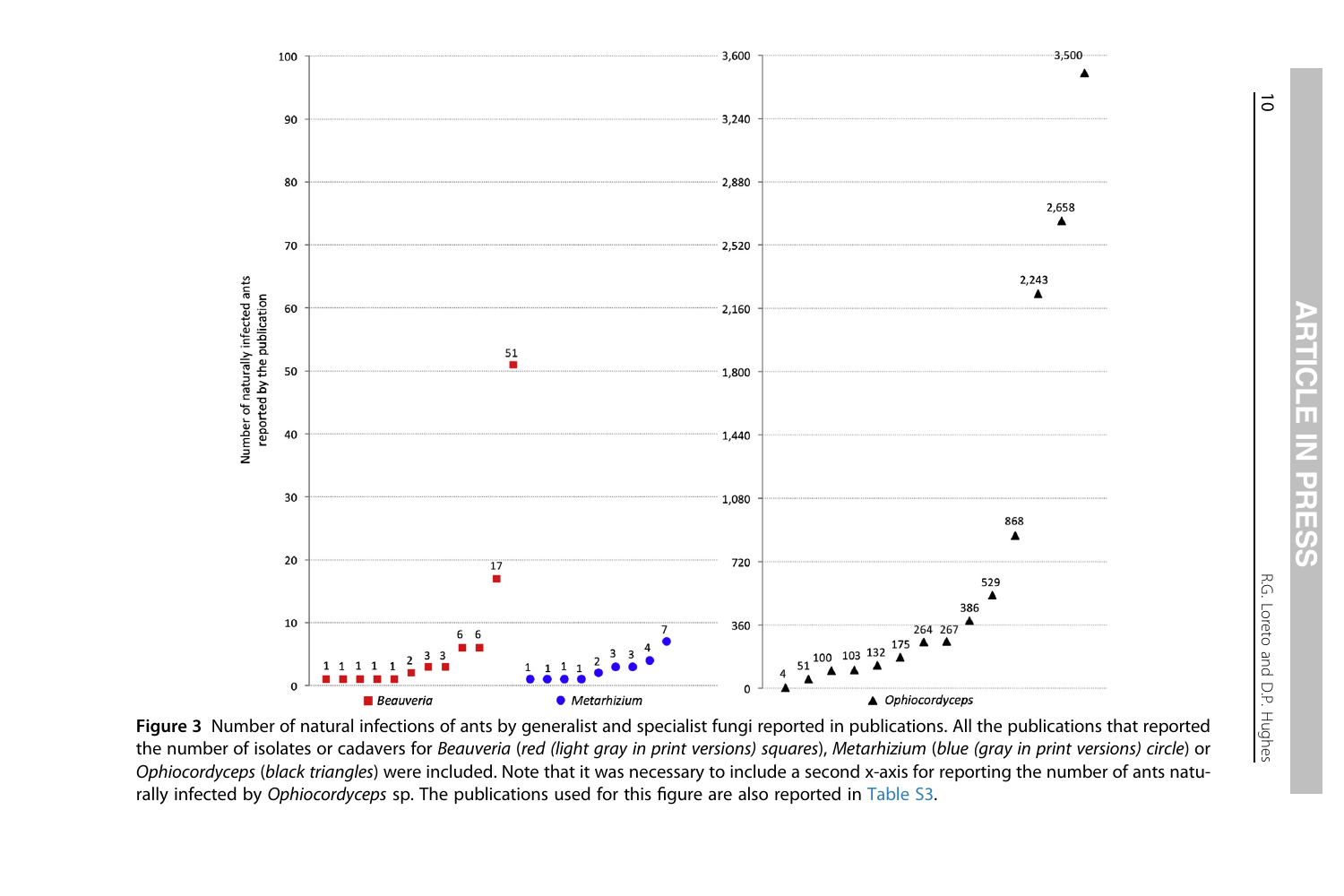Very recently, researchers started adopting mathematical models to explore disease transmission within ant societies (Novak & Cremer, 2015; Theis et al., 2015). These models are based on assumptions from empirical data, collected following laboratory studies, such as those that elicited grooming (Theis et al., 2015) or those which observed cross infections among nestmates (Novak & Cremer, 2015). We have already discussed that such results might be due to the nature of the laboratory setups, and likely do not represent the real ecology of ant-fungal interactions. Consequently, the theoretical models based on these results may also be only applicable to these nonnatural conditions. Mathematical explorations are certainly illuminating, but we encourage them to be parameterized based on a realistic ecological basis (Andersen et al., 2012).

Although we highlight the limitation of the laboratory studies that do not reflect natural conditions, we do not suggest that laboratory studies themselves are the problem. The simplification of the system is necessary to establish cause and effect. We suggest that it would be fairly easy to use more realistic conidia loads and/or exposure methods, and to change some other aspects to incorporate more biological relevance into laboratory setups. Despite the limitations of the protocols in the published studies, the generally held view that an ant nest is a "fortress" (Schmid-Hempel, 1998), well defended against diseases, seems to be corroborated by the absence of outbreaks of Beauveria or Metarhizium in their societies. However, as other fungi are commonly found infecting ants (Araujo, Evans, Geiser, Mackay, & Hughes, 2015; Csata et al., 2013; Evans, Elliot, & Hughes, 2011), we question if the absence of Beauveria or Metarhizium is in fact due to the efficient social defenses.

## 4. NATURAL OCCURRENCE OF BEAUVERIA AND METARHIZIUM IN ANTS: OPPORTUNISTIC PARASITES?

The use of *Beauveria* and *Metarhizium* to study ant diseases is often justified by the assumption that they are common parasites of ants (Reber et al., 2011; Ribeiro et al., 2012; Tragust, Mitteregger, et al., 2013; Tranter, LeFevre, Evison, & Hughes, 2015; Walker & Hughes, 2011). The reasons for this assumption are (1) these fungi are soil-borne parasites, commonly associated with the soil of ant nests, and (2) a few records of natural infections of these parasites in ants do exist. Although Beauveria and Metarhizium do cause epizootics in other insects, such as coleopterans (Townsend, Glare, & Willoughby, 1995), hemipterans (Shimazu, 1989), and lepidopterans (Tefera & Pringle, 2003; Townsend et al., 1995), there is no record of a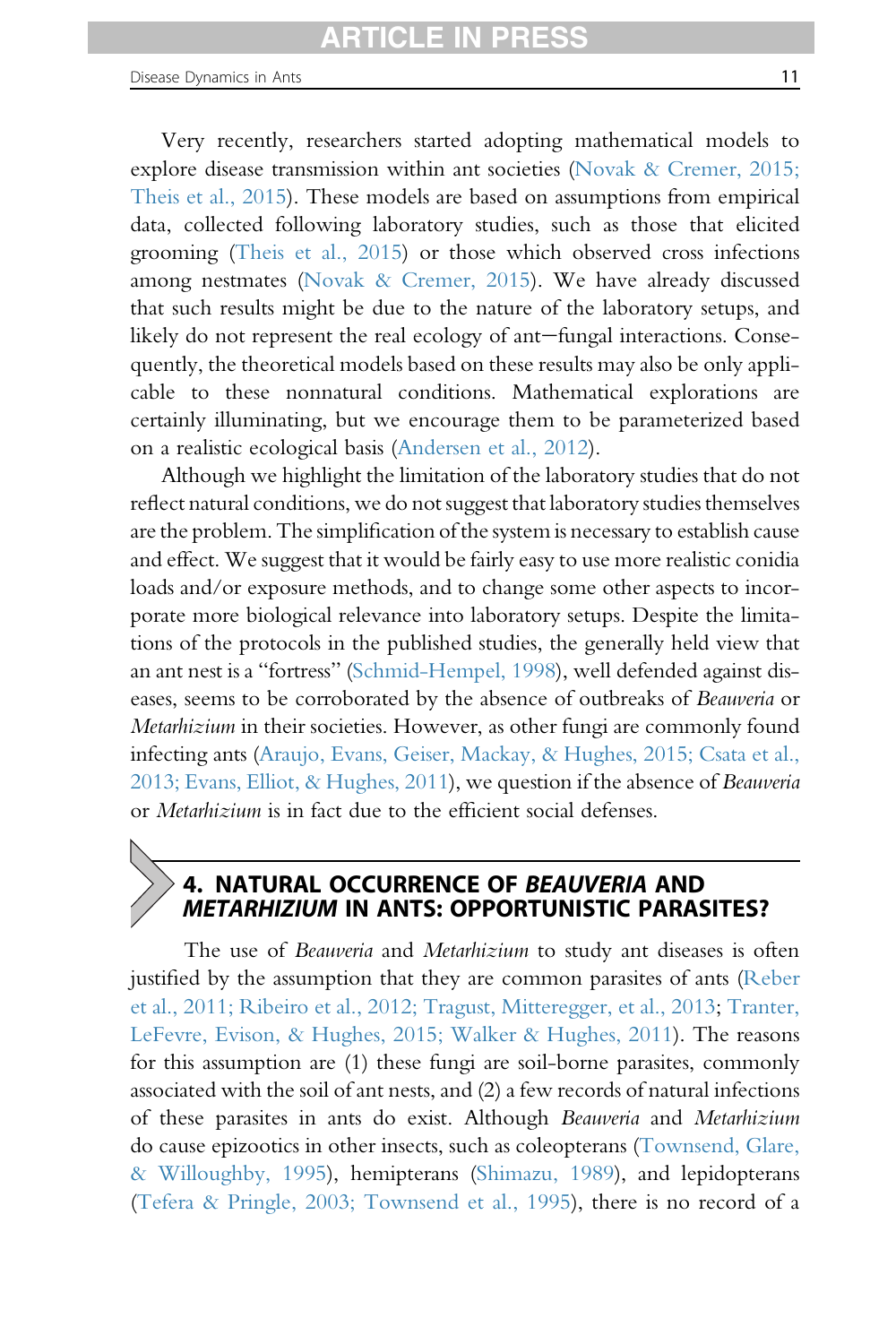natural epizootic events in ant colonies and natural infections are rather isolated and very rare (Fig. 3 and Table S3).

Beauveria and Metarhizium incidence is relatively higher on ground nesting founding queens—up to  $10\%$  (Cardoso,  $2010$ ) (Fig. 3 and Table S3). Following the nuptial flight, the reproductive female attempts to found a colony. This is a critical and vulnerable stage for the future queen, where she has limited resources until the first batch of workers emerge and start foraging. At this stage of the colony, generalist and opportunistic parasites may represent a bottleneck for the next generation of colonies, since the infected, nonresistant queens will die. Consequently, the workers may be potentially preselected (via their mother) for resistance, since only the queen lays eggs in the colony. Because the parasites are not equally distributed on soil (Hughes, Thomsen, et al., 2004; Keller et al., 2003), the variation in the level of exposure of the queens may be an important source of selection, removing from the population queens that are more susceptible to generalist parasites or priming the immune system of the queen. It might be the reason for the strong "colony effect," where workers from different colonies have different responses under laboratory conditions (Baer, Krug, Boomsma, & Hughes, 2005; Fountain & Hughes, 2011; Hughes, Petersen, et al., 2004; Ribeiro et al., 2012). Nonetheless, the overall success of the founder queens is low and more than 95% of them die before laying the first batch of eggs (Hölldobler & Wilson, 1990).

The bottleneck the queens go through in the founding stage of the colony could, in part, explain why there are few records of worker cadavers infected by these generalist fungi in nature. Hughes, Thomsen, et al. (2004) actively searched for ant cadavers around the nests of leaf-cutting ants and found zero cadavers of Beauveria or Metarhizium infected ants. They also collected 3300 live ants over a year to verify infections from which only 3 (0.09%) were infected by Metarhizium anisopliae (Fig. 3 and Table S3). The fungus Beauveria was not detected. Reber and Chapuisat (2012a) collected 4050 ants from 81 colonies of Formica selysi. They found that Beauveria prevalence at the colony level was 17% (14 colonies out of 81), but at individual level, it was only 0.42% (17 ants out of 4050). In that study, zero workers were infected by Metarhizium. A few other publications have reported that live ants collected in field and kept in the laboratory until death showed fungal growth following few days of postmortem incubation of the cadaver (Baird, Woolfolk, & Watson, 2007; Hughes, Thomsen, et al., 2004; Sanchéz-penã & Thorvilson, 1992) (Fig. 3 and Table S3).

These sampling methodologies, which collect ants and establish infection status following their death and the subsequent growth of the fungus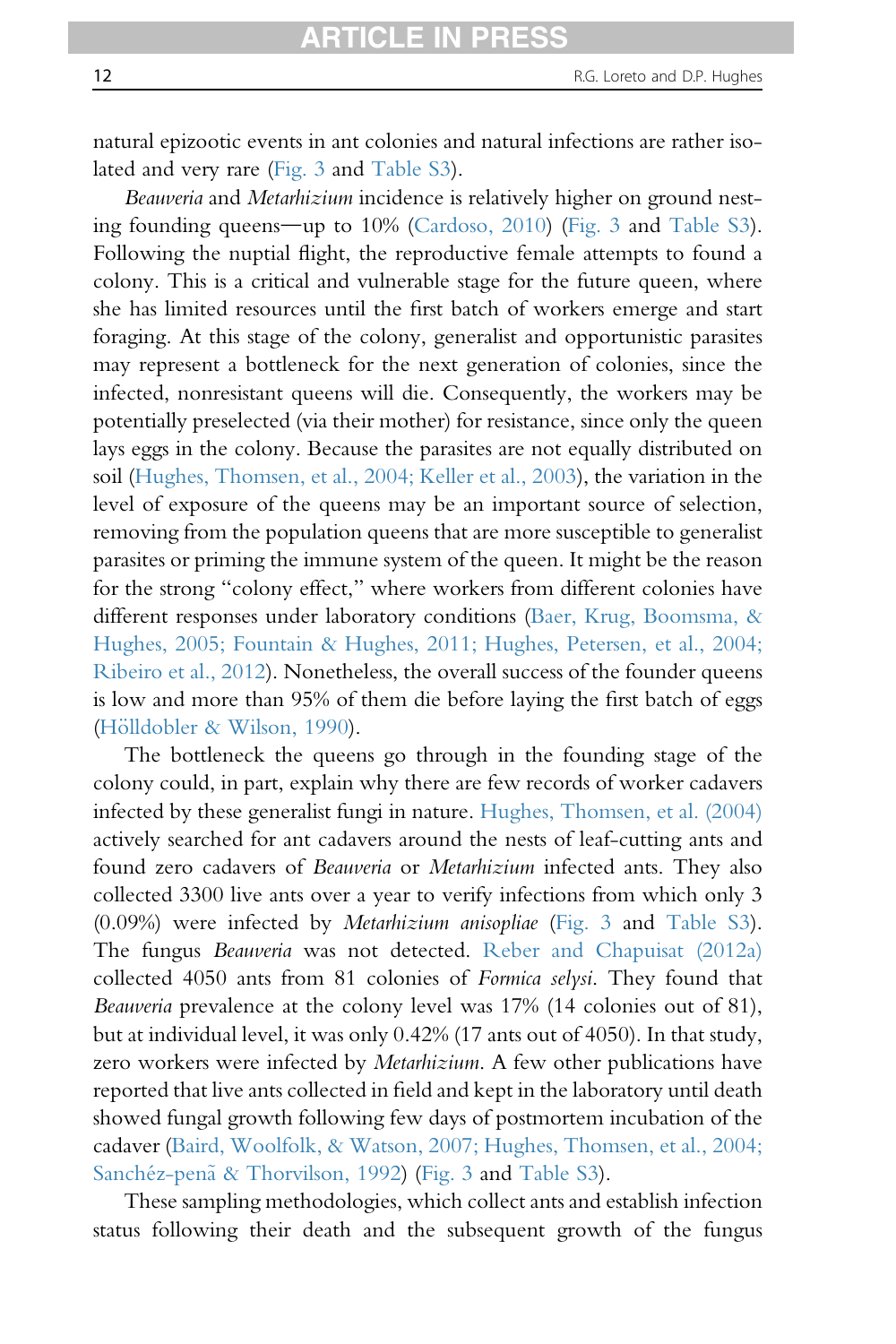following incubation do not account for sublethal infections. Sublethal effects of parasites, such as reduced fertility and competitiveness, are considered important ecological and evolutionary impacts of diseases (Boots et al.,  $2003$ ; Boots & Norman,  $2000$ ). This important aspect of host-parasite ecology has not been considered in the ant studies we examined. Interestingly, in our opinion, this would be one of the aspects to be explored and better characterized in laboratory setups. Considering that ant workers are sterile, a reduction in fertility or competitiveness might not be the most appropriate parameter for studying sublethal effect. On the other hand, their social nature can open new avenues to study sublethal effects of parasite. For example, do worker ants infected by either Metarhizium or Beauveria forage less or generally alter their expression of altruism to nestmates?

Other fungi in the genus Aspergillus are also used (Table S1) because they are considered opportunistic parasites, while species in the genera Beauveria and Metarhizium, are considered to be obligate pathogens in ant studies (Novak & Cremer, 2015; Tranter et al., 2015). Ironically, the fungus Aspergillus, claimed as an opportunistic parasite, is often present in ants collected both in the field and those reared in the laboratory (Lacerda et al., 2014; Lacerda, Della Lucia, Pereira, Peternelli, & Totola, 2010; Rodrigues, Silva, Bacci, Forti, & Pagnocca, 2010; Tranter, Graystock, Shaw, Lopes, & Hughes, 2014). If Beauveria and Metarhizium were common parasites in ants, as claimed, we would expect to find them as frequently or more often than the opportunistic parasite, Aspergillus. It is worth noting that Beauveria and Metarhizium play a role in other ecological interactions, such as their role as endophytes, or as associates of roots in the rhizosphere and as mycoparasites (Vega et al., 2009). For example, Metarhizium spp. are known to colonize roots and promote plant growth (St. Leger, 2008). Genomes of Metarhizium species reveal many genes involved in the colonization of plant tissue (Gao et al., 2011). In fact, an emerging view among mycologists is that they are facultative parasites of insects (Bidochka, Clark, Lewis, & Keyhani, 2010; Oulevey, Widmer, Koelliker, & Enkerli, 2009; Padilla-Guerrero, Barelli, Gonzalez-Hernandez, Torres-Guzman, & Bidochka, 2011). Additionally, these two fungi have been treated as opportunistic parasites in the biological control arena (Brodeur, 2012).

The notion that the fungi Beauveria and Metarhizium are a common parasite of ants is widespread, but most likely not true. For Metarhizium, there are some extreme cases in the ant literature where it is even described as a "specialist parasite" (Tranter et al., 2014, 2015). The rare natural infection of ants by Beauveria and Metarhizium (discussed in this chapter), their alternative lifestyles in plants (Vega et al., 2009), and their opportunistic nature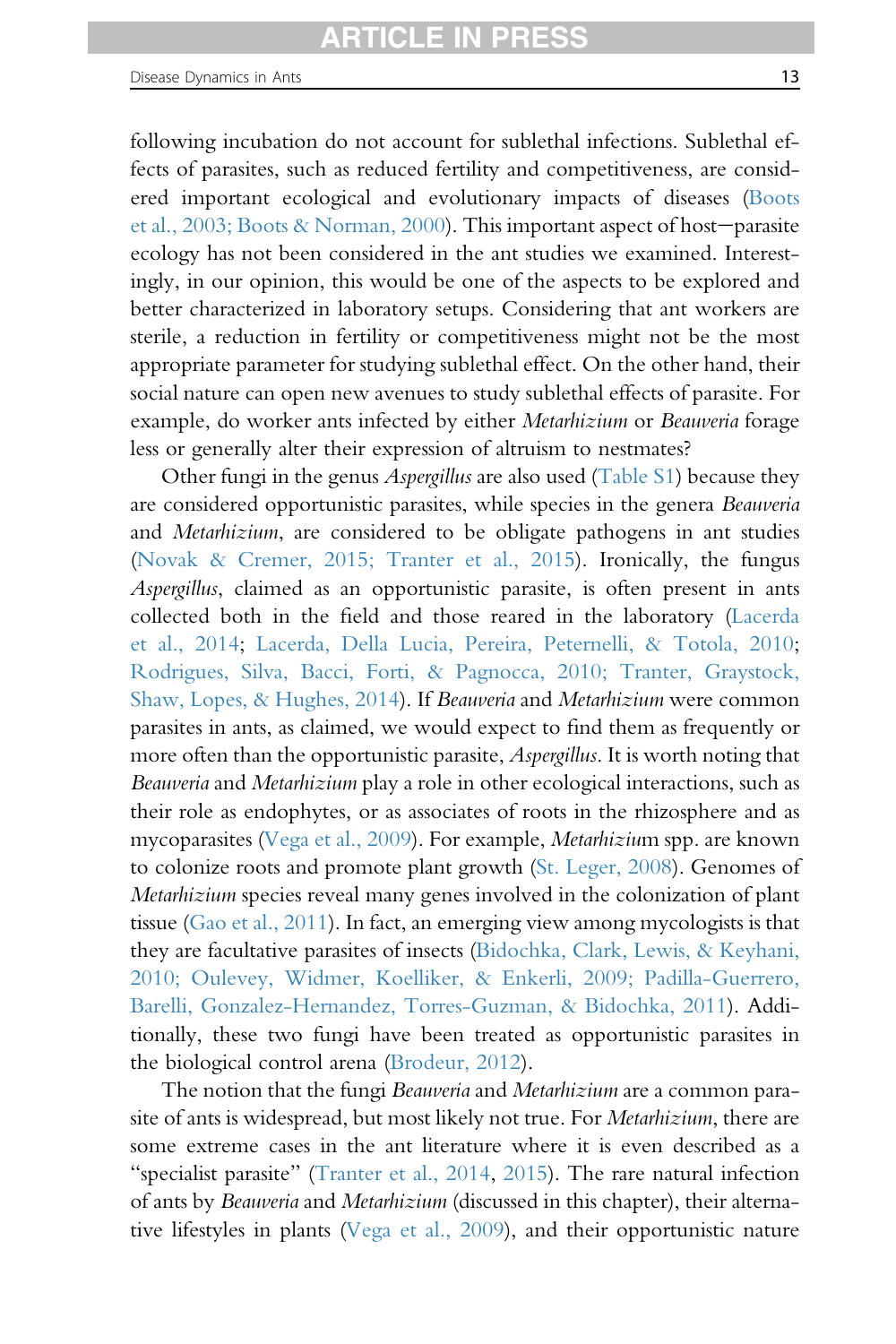recognized by both mycology and biological control disciplines (Brodeur, 2012) indicate that these fungi are not necessarily a potent threat for ants. Therefore, we suggest that there is no evidence for assuming that Beauveria and Metarhizium are common parasites of ants in natural populations, and the designation of any of them as "specialized parasites" is wrong.

# 5. FUTURE PERSPECTIVES

Beauveria and Metarhizium have been and continue to be important tools to understand how ants organize their defenses against opportunistic threats. However, we consider the unjustified methodologies implemented by researchers as a barrier to knowledge collection. It is important to reconsider the unrealistic doses of conidia and exposure routes, a reality also discussed in other host-parasite systems (Poulin, 2010a, 2010b). High concentrations of microbial parasites will always affect ant mortality or behavior, but they do not allow us to objectively understand the link between social behavior and evolved behaviors that function to mitigate diseases. We are not implying that high doses cannot be used, when, for example, the goal is simply to kill, study within host growth or better understand the terminal stages of the infection (ie, prior to death) (Heinze & Walter, 2010). However, where the goal is to understand hygienic behaviors, ant-to-ant cross infection and social network disruption following exposure, we strongly recommend future research efforts incorporate ecologically relevant conditions. Recently, a few studies have used more realistic setups to investigate ants and diseases (Loreto, Elliot, Freitas, Pereira, & Hughes, 2014; Quevillon, Hanks, Bansal, & Hughes, 2015), which prove that it is feasible and fairly simple to implement. We hope to see more ant-parasite studies continue in this direction.

Although we highlight that the two focal parasites on ant studies are rather rare and likely opportunistic in natural populations, we understand the importance of these models. However, we were surprised by the lack of information on sublethal doses and its effects, both at individual and colony levels. Perhaps, it is due to the experimental ease by which high doses of conidia can be used to produce high mortality rates (Fig. 3). Additionally, there were no studies on the detection and response to infectious cadavers, a likely real scenario. Beauveria and Metarhizium may be useful models to investigate these unknown aspects of ant-parasites interactions, but we would also argue that our view could be biased by the limitation of these models.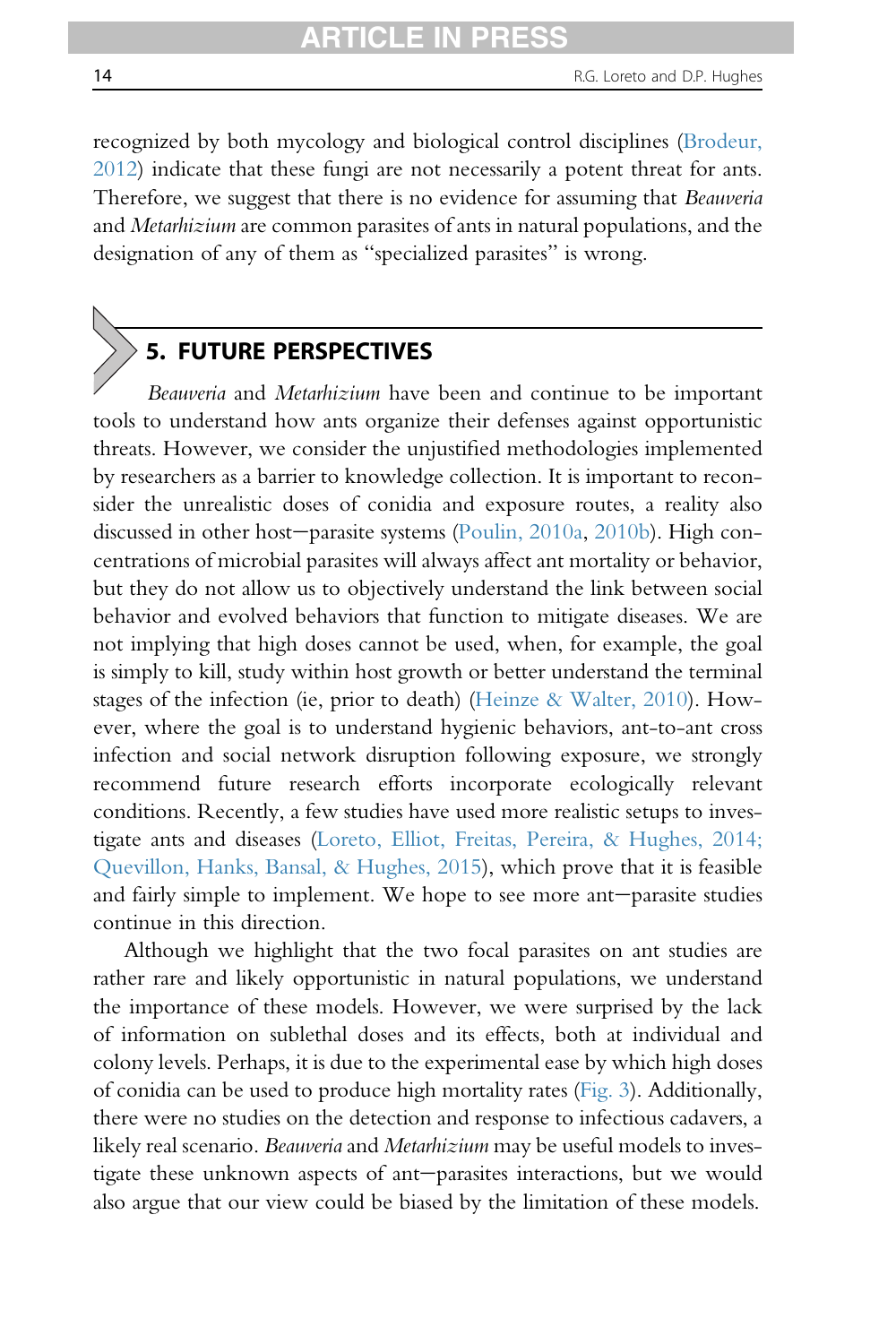While the current studies on ant-parasite interactions support the view that they possess a robust social immunity, there are many other parasites, including other fungi, which are specialized in infecting ant societies (Csata et al., 2013; Loreto et al., 2014; Marikovsky, 1962). It is worth noting that studies investigating immune defenses in honeybees and bumblebees predominantly focus on specialized parasites (Bailey & Ball, 1991), which can contribute to the loss of these beneficial insects. These fungi have been overlooked in studies focused on the ecology and evolution of ant $$ parasite interactions. They are very common in the natural habitat of ants (Table S3), have a prevalence as high as 100% at the colony level (Konrad, Grasse, Tragust, & Cremer, 2015; Loreto et al., 2014), and allow for both field and laboratory experimentation (de Bekker et al., 2014). We see a lot of potential in exploring these specialized interactions: they could lead us to a broader understanding of social immunity and how parasites can overcome collective defenses.

Finally, models are often chosen for particular reasons. Due to ethical and logistical reasons, most of what we know about the molecular mechanisms of diseases in humans comes from artificial models, such as Drosophila melanogaster (Keebaugh & Schlenke, 2014; Lemaitre & Hoffmann, 2007), Caenorhabditis elegans (Markaki & Tavernarakis, 2010), and the mouse (Rosenthal & Brown, 2007). However, these models often lack the social component of disease spread, which is an important factor in human societies. In addition, a disease model that reflects the low genetic diversity and high density of our agricultural and livestock groups would be beneficial. Social insects have the social properties that reflect high-density living of closely related individuals. The effort to prevent colony collapse disorder in bees has advanced our knowledge on diseases in insect societies. However, we suggest that ants may be a better model to study the ecology and evolution of group living disease dynamics due to the larger sizes of their colonies of the nonwinged workers. If we study these social models in the proper way, many valuable lessons could be learned from them.

#### ACKNOWLEDGMENTS

We are thankful to Dr. Rebeca Rosengaus, Dr. Klaus Reinhardt, and Dr. Andrew Read for helpful discussions and to three anonymous reviewers for their constructive comments. We are also thankful to Djoshkun Shengjuler for assisting us in the making of the figures for this manuscript. RGL is funded by CAPES-Brazil (grant 6203-10-8). DPH is funded by Pennsylvania State University. Part of this work was funded by NSF (grant 1414296) as part of the joint NSF-NIH-USDA Ecology and Evolution of Infectious Diseases program.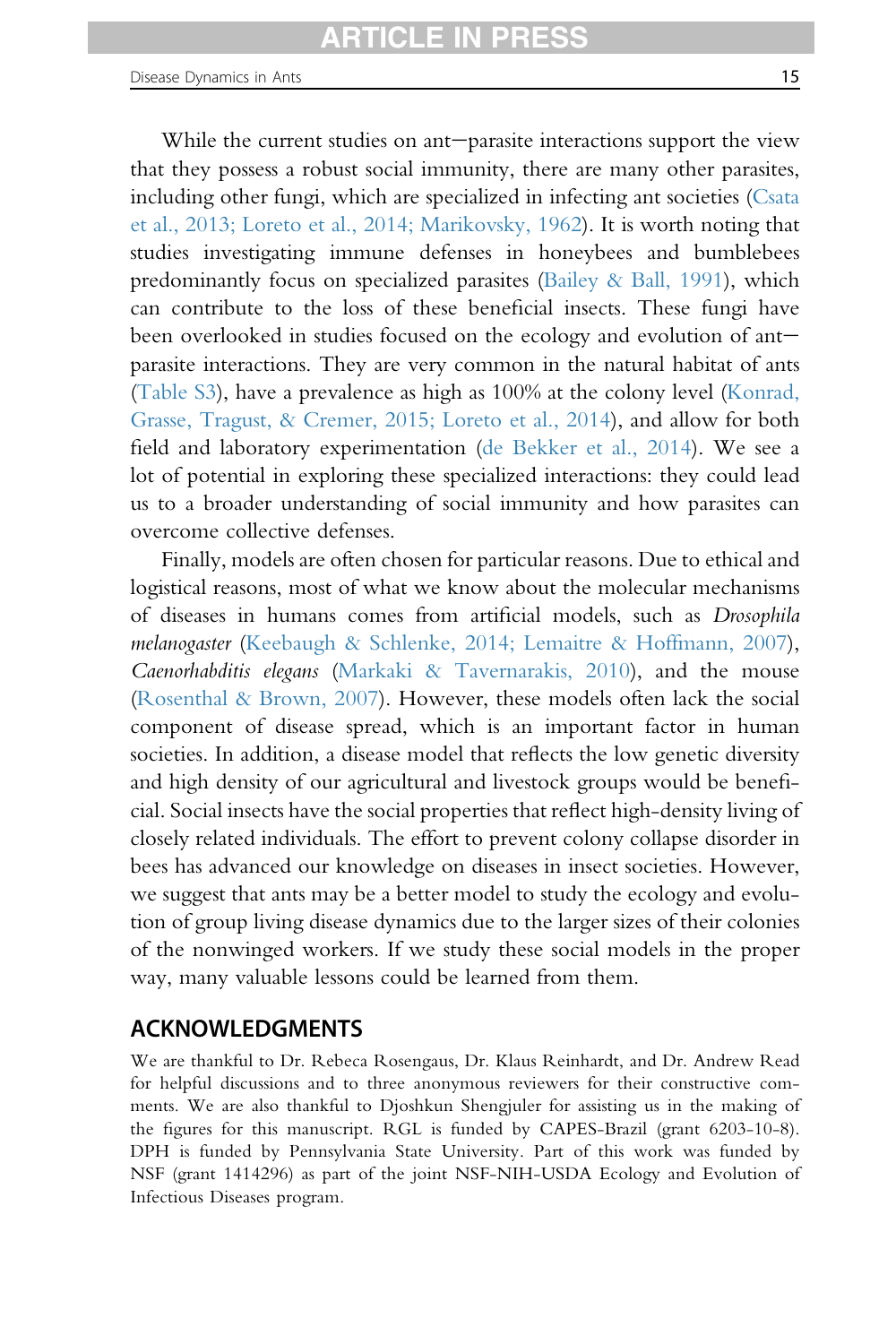#### SUPPLEMENTARY DATA

Supplementary data related to this article can be found online at http://dx.doi.org/10.1016/ bs.adgen.2015.12.005.

#### **REFERENCES**

- Alexander, R. D. (1974). The evolution of social behavior. Annual Review of Ecology and Systematics, 5, 325-383.
- Alves, S. B., Stimac, J. L., & Camargo, M. T. V. (1988). Susceptibility of Solenopsis invicta Buren and Solenopsis saevissima fr. Smith to isolates of Beauveria bassiana Bals. vuill. Anais da Sociedade Entomologica do Brasil, 17, 379-388.
- Andersen, S. B., Ferrari, M., Evans, H. C., Elliot, S. L., Boomsma, J. J., & Hughes, D. P. (2012). Disease dynamics in a specialized parasite of ant societies. PLoS One, 7, e36352.
- Anderson, R. M., & May, R. M. (1979). Population biology of infectious-diseases: part I. Nature, 280, 361-367.
- Araujo, J. P. M., Evans, H. C., Geiser, D. M., Mackay, W. P., & Hughes, D. P. (2015). Unravelling the diversity behind the Ophiocordyceps unilateralis (Ophiocordycipitaceae) complex: three new species of zombie-ant fungi from the Brazilian Amazon. Phytotaxa,  $220, 224 - 238.$
- Arneberg, P., Skorping, A., Grenfell, B., & Read, A. F. (1998). Host densities as determinants of abundance in parasite communities. Proceedings of the Royal Society B, 265, 1283–1289.
- Baer, B., Krug, A., Boomsma, J. J., & Hughes, W. O. H. (2005). Examination of the immune responses of males and workers of the leaf-cutting ant Acromyrmex echinatior and the effect of infection. Insectes Sociaux, 52, 298-303.
- Bailey, L., & Ball, B. (1991). Honey bee pathology. Honey Bee Pathology,  $1-200$ .
- Baird, R., Woolfolk, S., & Watson, C. E. (2007). Survey of bacterial and fungal associates of black/hybrid imported fire ants from mounds in Mississippi. Southeastern Naturalist, 6,  $615 - 632.$
- de Bekker, C., Quevillon, L. E., Smith, P. B., Fleming, K. R., Ghosh, D., Patterson, A. D., & Hughes, D. P. (2014). Species-specific ant brain manipulation by a specialized fungal parasite. BMC Evolutionary Biology, 14.
- Bidochka, M. J., Clark, D. C., Lewis, M. W., & Keyhani, N. O. (2010). Could insect phagocytic avoidance by entomogenous fungi have evolved via selection against soil amoeboid predators? Microbiology-Sgm, 156, 2164-2171.
- Boomsma, J. J., Schmid-Hempel, P., & Hughes, W. O. H. (2005). Life histories and parasite pressure across the major groups of social insects. Insect evolutionary ecology. In Proceedings of the Royal Entomological Society's  $22n$ d symposium (pp. 139–175).
- Boots, M., Greenman, J., Ross, D., Norman, R., Hails, R., & Sait, S. (2003). The population dynamical implications of covert infections in host-microparasite interactions. Journal of Animal Ecology, 72, 1064-1072.
- Boots, M., & Norman, R. (2000). Sublethal infection and the population dynamics of hostmicroparasite interactions. Journal of Animal Ecology, 69, 517-524.
- Brockhurst, M. A., & Koskella, B. (2013). Experimental coevolution of species interactions. Trends in Ecology & Evolution, 28, 367 $-375$ .
- Brodeur, J. (2012). Host specificity in biological control: insights from opportunistic pathogens. Evolutionary Applications,  $5,470-480$ .
- Cardoso, S. R. S. (2010). Morfogênese de ninhos iniciais de atta spp. (hymenoptera: Formicidae), mortalidade em condições naturais e avaliação da ação de fungos entomopatogênicos (Ph.D. UNESP, Botucatú).
- Castella, G., Chapuisat, M., & Christe, P. (2008). Prophylaxis with resin in wood ants. Animal Behaviour, 75, 1591-1596.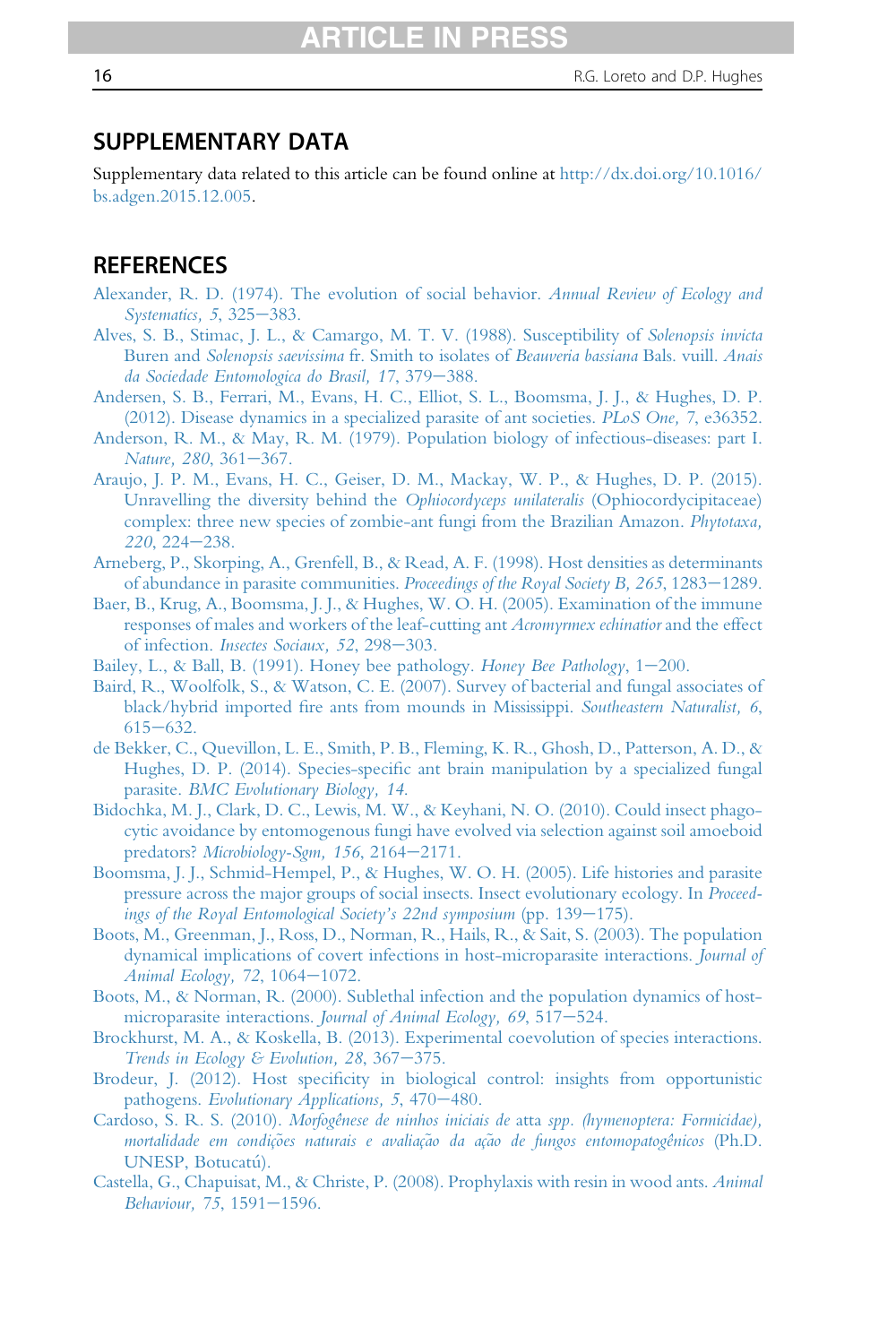- Chapuisat, M., Oppliger, A., Magliano, P., & Christe, P. (2007). Wood ants use resin to protect themselves against pathogens. Proceedings of the Royal Society B,  $274$ ,  $2013-2017$ .
- Chouvenc, T., Su, N.-Y., & Grace, J. K. (2011). Fifty years of attempted biological control of termites - analysis of a failure. Biological Control, 59, 69–82.
- Côté, I. M., & Poulin, R. B. (1995). Parasitism and group-size in social animals: a metaanalysis. Behavioral Ecology,  $6, 159-165$ .
- Cremer, S., Armitage, S. A. O., & Schmid-Hempel, P. (2007). Social immunity. Current Biology, 17, R693-R702.
- Csata, E., Czekes, Z., Eros, K., Nemet, E., Hughes, M., Csosz, S., & Marko, B. (2013). Comprehensive survey of Romanian myrmecoparasitic fungi: new species, biology and distribution. North-Western Journal of Zoology,  $9, 23-29$ .
- Diehl-Fleig, E., & Lucchese, M. E. D. P. (1991). Behavioral responses of Acromyrmex striatus workers (Hymenoptera: Formicidae) in the presence of entomopathogenic fungi. Revista Brasileira de Entomologia, 35,  $101-108$ .
- Diehl-Fleig, E., Silva, M. E. D., Specht, A., & Valim-Labres, M. E. (1993). Efficiency of Beauveria bassiana for Acromyrmex spp. control (Hymenoptera: Formicidae). Anais da Sociedade Entomologica do Brasil, 22, 281-285.
- Ebert, D. (1994). Virulence and local adaptation of a horizontally transmitted parasite. Science, 265, 1084-1086.
- Evans, H. C. (1974). Natural control of arthropods, with special reference to ants (Formicidae), by fungi in the tropical high forest of Ghana. Journal of Applied Ecology, 11, 37–49.
- Evans, H. C., Elliot, S. L., & Hughes, D. P. (2011). Hidden diversity behind the zombie-ant fungus Ophiocordyceps unilateralis: four new species described from carpenter ants in Minas Gerais, Brazil. PLoS One, 6.
- Fountain, T., & Hughes, W. O. H. (2011). Weaving resistance: silk and disease resistance in the weaver ant Polyrhachis dives. Insectes Sociaux, 58, 453-458.
- Fuxa, J. R., & Richter, A. R. (2004). Effects of soil moisture and composition and fungal isolate on prevalence of Beauveria bassiana in laboratory colonies of the red imported fire ant (Hymenoptera: Formicidae). Environmental Entomology, 33, 975-981.
- Gao, Q. A., Jin, K., Ying, S. H., Zhang, Y. J., Xiao, G. H., Shang, Y. F.… Wang, C. S. (2011). Genome sequencing and comparative transcriptomics of the model entomopathogenic fungi Metarhizium anisopliae and M. acridum. PLoS Genetics, 7.
- Goettel, M. S., Eilenberg, J., & Glare, T. (2010). Entomopathogenic fungi and their role in regulation of insect populations. In L. I. Gilbert, & S. S. Gill (Eds.), Insect control: Biological and synthetic agents. London: Academic Press.
- Hajek, A. E., & St. Leger, R. J. (1994). Interactions between fungal pathogens and insect hosts. Annual Review of Entomology, 39, 293-322.
- Heinze, J., & Walter, B. (2010). Moribund ants leave their nests to die in social isolation. Current Biology,  $20$ ,  $249-252$ .
- Hölldobler, B., & Wilson, E. O. (1990). The ants. Cambridge: Harvard University Press.
- Hughes, W. O. H., Eilenberg, J., & Boomsma, J. J. (2002). Trade-offs in group living: transmission and disease resistance in leaf-cutting ants. Proceedings of the Royal Society B, 269,  $1811 - 1819.$
- Hughes, W. O. H., Petersen, K. S., Ugelvig, L. V., Pedersen, D., Thomsen, L., Poulsen, M., & Boomsma, J. J. (2004). Density-dependence and within-host competition in a semelparous parasite of leaf-cutting ants. BMC Evolutionary Biology, 4.
- Hughes, W. O. H., Thomsen, L., Eilenberg, J., & Boomsma, J. J. (2004). Diversity of entomopathogenic fungi near leaf-cutting ant nests in a neotropical forest, with particular reference to Metarhizium anisopliae var. anisopliae. Journal of Invertebrate Pathology,  $85, 46 - 53$ . e1001300.
- Jaccoud, B. D., Hughes, W. O. H., & Jackson, C. W. (1999). The epizootiology of a Metarhizium infection in mini-nests of the leaf-cutting ant Atta sexdens rubropilosa. Entomologia Experimentalis et Applicata, 93,  $51-61$ .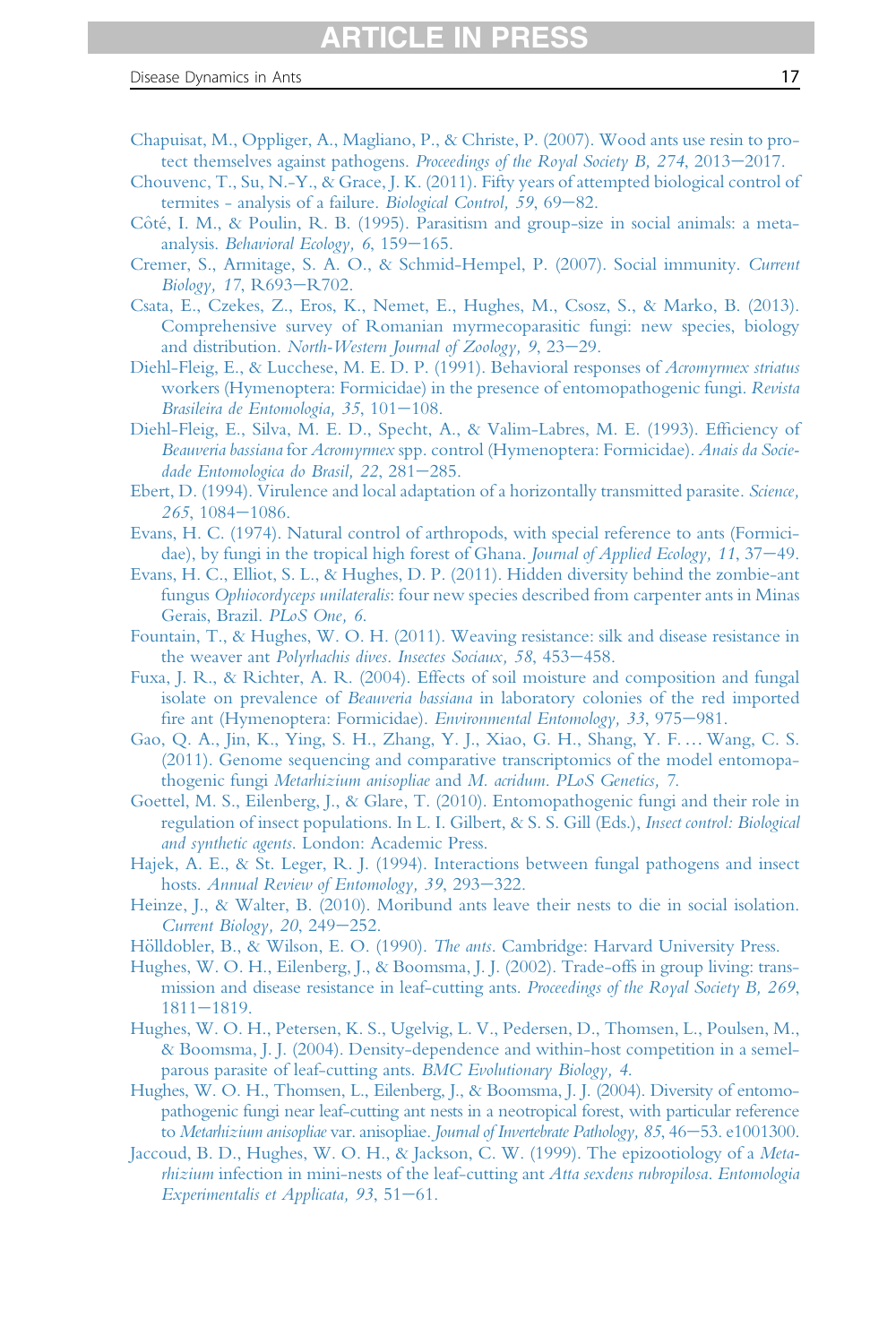- Keebaugh, E. S., & Schlenke, T. A. (2014). Insights from natural host-parasite interactions:
- the Drosophila model. Developmental and Comparative Immunology,  $42$ ,  $111-123$ .
- Keller, L., & Genoud, M. (1997). Extraordinary lifespans in ants: a test of evolutionary theories of ageing. Nature,  $389, 958 - 960$ .
- Keller, S., Kessler, P., & Schweizer, C. (2003). Distribution of insect pathogenic soil fungi in Switzerland with special reference to Beauveria brongniartii and Metharhizium anisopliae. BioControl, 48, 307-319.
- Kermarrec, A., Febvay, G., & Decharme, M. (1986). Protection of leaf-cutting ants from biohazards: is there a future for microbiological control? In C. S. Lofgren, & R. K. Meer (Eds.), Fire ants and leaf-cutting ants: Biology and management (p. 433). Boulder and London: Westview Press.
- Konrad, M., Grasse, A. V., Tragust, S., & Cremer, S. (2015). Anti-pathogen protection versus survival costs mediated by an ectosymbiont in an ant host. Proceedings of the Royal Society B, 282, 20141976.
- Konrad, M., Vyleta, M. L., Theis, F. J., Stock, M., Tragust, S., Klatt, M. …Cremer, S. (2012). Social transfer of pathogenic fungus promotes active immunisation in ant colonies. PLoS Biology, 10.
- Lacerda, F. G., Della Lucia, T. M. C., Desouza, O., Pereira, O. L., Kasuya, M. C. M., De Souza, L. M. … De Souza, D. J. (2014). Social interactions between fungus garden and external workers of Atta sexdens (Linnaeus) (Hymenoptera: Formicidae). Italian Journal of Zoology,  $81, 298-303$ .
- Lacerda, F. G., Della Lucia, T. M. C., Pereira, O. L., Peternelli, L. A., & Totola, M. R. (2010). Mortality of Atta sexdens rubropilosa (Hymenoptera: Formicidae) workers in contact with colony waste from different plant sources. Bulletin of Entomological Research, 100,  $99 - 103$ .
- Lemaitre, B., & Hoffmann, J. (2007). The host defense of *Drosophila melanogaster. Annual* Review of Immunology, 25, 697-743.
- Loreto, R. G., Elliot, S. L., Freitas, M. L. R., Pereira, T. M., & Hughes, D. P. (2014). Longterm disease dynamics for a specialized parasite of ant societies: a field study. PLoS One, 9, e103516.
- Machado, V., Diehl-Fleig, E., Silva, M. E. D., & Lucchese, M. E. D. P. (1988). Observed reactions in colonies of some species of Acromyrmex (Hymenoptera: Formicidae) when inoculated with entomopathogenic fungi. Ciencia e Cultura (Sao Paulo), 40,  $1106 - 1108.$
- Marikovsky, P. I. (1962). On some features of behaviour of the ant Formica rufa L. infected with fungous disease. *Insectes Sociaux*, 9, 173–179.
- Markaki, M., & Tavernarakis, N. (2010). Modeling human diseases in Caenorhabditis elegans. Biotechnology Journal, 5,  $1261-1276$ .
- Mattoso, T. C., Moreira, D. D. O., & Samuels, R. I. (2012). Symbiotic bacteria on the cuticle of the leaf-cutting ant Acromyrmex subterraneus subterraneus protect workers from attack by entomopathogenic fungi. Biology Letters, 8, 461-464.
- Maynard Smith, J., & Szathmáry, E. (1995). The major transitions in evolution (p. 346). Oxford: Oxford University Press.
- Murdock, C. C., Paaijmans, K. P., Cox-Foster, D., Read, A. F., & Thomas, M. B. (2012). Rethinking vector immunology: the role of environmental temperature in shaping resistance. Nature Reviews Microbiology, 10, 869-876.
- Novak, S., & Cremer, S. (2015). Fungal disease dynamics in insect societies: optimal killing rates and the ambivalent effect of high social interaction rates. Journal of Theoretical Biology,  $372, 54 - 64.$
- Oi, D. H., Pereira, R. M., Stimac, J. L., & Wood, L. A. (1994). Field applications of Beauveria bassiana for control of the red imported fire ant (Hymenoptera: Formicidae). Journal of Economic Entomology, 87, 623-630.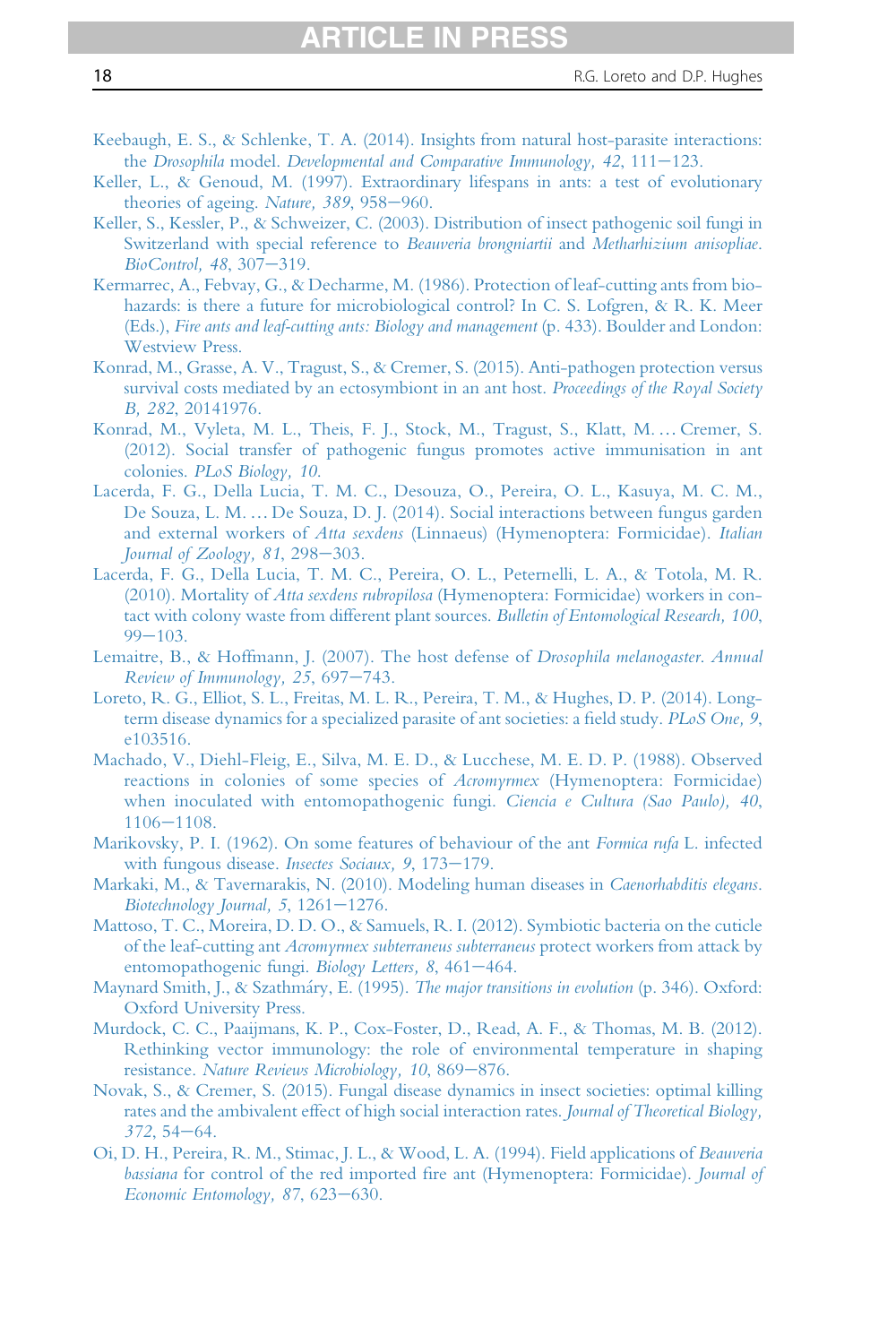- Okuno, M., Tsuji, K., Sato, H., & Fujisaki, K. (2012). Plasticity of grooming behavior against entomopathogenic fungus Metarhizium anisopliae in the ant Lasius japonicus. Journal of Ethology,  $30, 23-27$ .
- Orlofske, S. A., Jadin, R. C., Preston, D. L., & Johnson, P. T. J. (2012). Parasite transmission in complex communities: predators and alternative hosts alter pathogenic infections in amphibians. Ecology, 93, 1247 $-1253$ .
- Oulevey, C., Widmer, F., Koelliker, R., & Enkerli, J. (2009). An optimized microsatellite marker set for detection of Metarhizium anisopliae genotype diversity on field and regional scales. Mycological Research, 113, 1016-1024.
- Padilla-Guerrero, E. I., Barelli, L., Gonzalez-Hernandez, G. A., Torres-Guzman, J. C., & Bidochka, M. J. (2011). Flexible metabolism in Metarhizium anisopliae and Beauveria bassiana: role of the glyoxylate cycle during insect pathogenesis. Microbiology-Sgm, 157, 199–208.
- Pereira, R. M., & Stimac, J. L. (1992). Transmission of Beauveria bassiana within nests of Solenopsis invicta (Hymenoptera: Formicidae) in the laboratory. Environmental Entomology, 21, 1427-1432.
- Pereira, R. M., Stimac, J. L., & Alves, S. B. (1993). Soil antagonism affecting the doseresponse of workers of the red imported fire ant, Solenopsis invicta, to Beauveria bassiana conidia. Journal of Invertebrate Pathology, 61, 156-161.
- Poulin, R. (2010a). The scaling of dose with host body mass and the determinants of success in experimental cercarial infections. International Journal for Parasitology,  $40, 371-377$ .
- Poulin, R. (2010b). The selection of experimental doses and their importance for parasite success in metacercarial infection studies. Parasitology, 137, 889-898.
- Pull, C. D., Hughes, W. O. H., & Brown, M. J. F. (2013). Tolerating an infection: an indirect benefit of co-founding queen associations in the ant Lasius niger. Naturwissenschaften, 100,  $1125 - 1136.$
- Quevillon, L. E., Hanks, E. M., Bansal, S., & Hughes, D. P. (2015). Social, spatial, and temporal organization in a complex insect society. Scientific Reports, 5.
- Read, A. F. (1994). The evolution of virulence. Trends in Microbiology, 2, 73-76.
- Reber, A., Castella, G., Christe, P., & Chapuisat, M. (2008). Experimentally increased group diversity improves disease resistance in an ant species. Ecology Letters, 11, 682–689.
- Reber, A., & Chapuisat, M. (2012a). Diversity, prevalence and virulence of fungal entomopathogens in colonies of the ant Formica selysi. Insectes Sociaux, 59, 231–239.
- Reber, A., & Chapuisat, M. (2012b). No evidence for immune priming in ants exposed to a fungal pathogen. PLoS One, 7.
- Reber, A., Purcell, J., Buechel, S. D., Buri, P., & Chapuisat, M. (2011). The expression and impact of antifungal grooming in ants. Journal of Evolutionary Biology,  $24$ ,  $954-964$ .
- Ribeiro, M. M. R., Amaral, K. D., Seide, V. E., Souza, B. M. R., Lucia, T. M. C. D., Kasuya, M. C. M., & de Souza, D. J. (2012). Diversity of fungi associated with Atta bisphaerica (Hymenoptera: Formicidae): the activity of Aspergillus ochraceus and Beauveria bassiana. Psyche,  $2012$ ,  $1-6$ .
- Rodrigues, A., Silva, A., Bacci, M., Jr., Forti, L. C., & Pagnocca, F. C. (2010). Filamentous fungi found on foundress queens of leaf-cutting ants (Hymenoptera: Formicidae). Journal of Applied Entomology, 134, 342–345.
- Rosenthal, N., & Brown, S. (2007). The mouse ascending: perspectives for human-disease models. Nature Cell Biology, 9, 993-999.
- Sanchéz-penã, S. R., & Thorvilson, H. G. (1992). 2 Fungi infecting red imported fire ant (Hymenoptera: Formicidae) founding queens from Texas. Southwestern Entomologist,  $17, 181 - 182.$
- Schmid-Hempel, P. (1998). *Parasites in social insects*. Princeton: Princeton University Press.
- Schmidt, A. M., Linksvayer, T. A., Boomsma, J. J., & Pedersen, J. S. (2011). No benefit in diversity? The effect of genetic variation on survival and disease resistance in a polygynous social insect. Ecological Entomology, 36, 751-759.